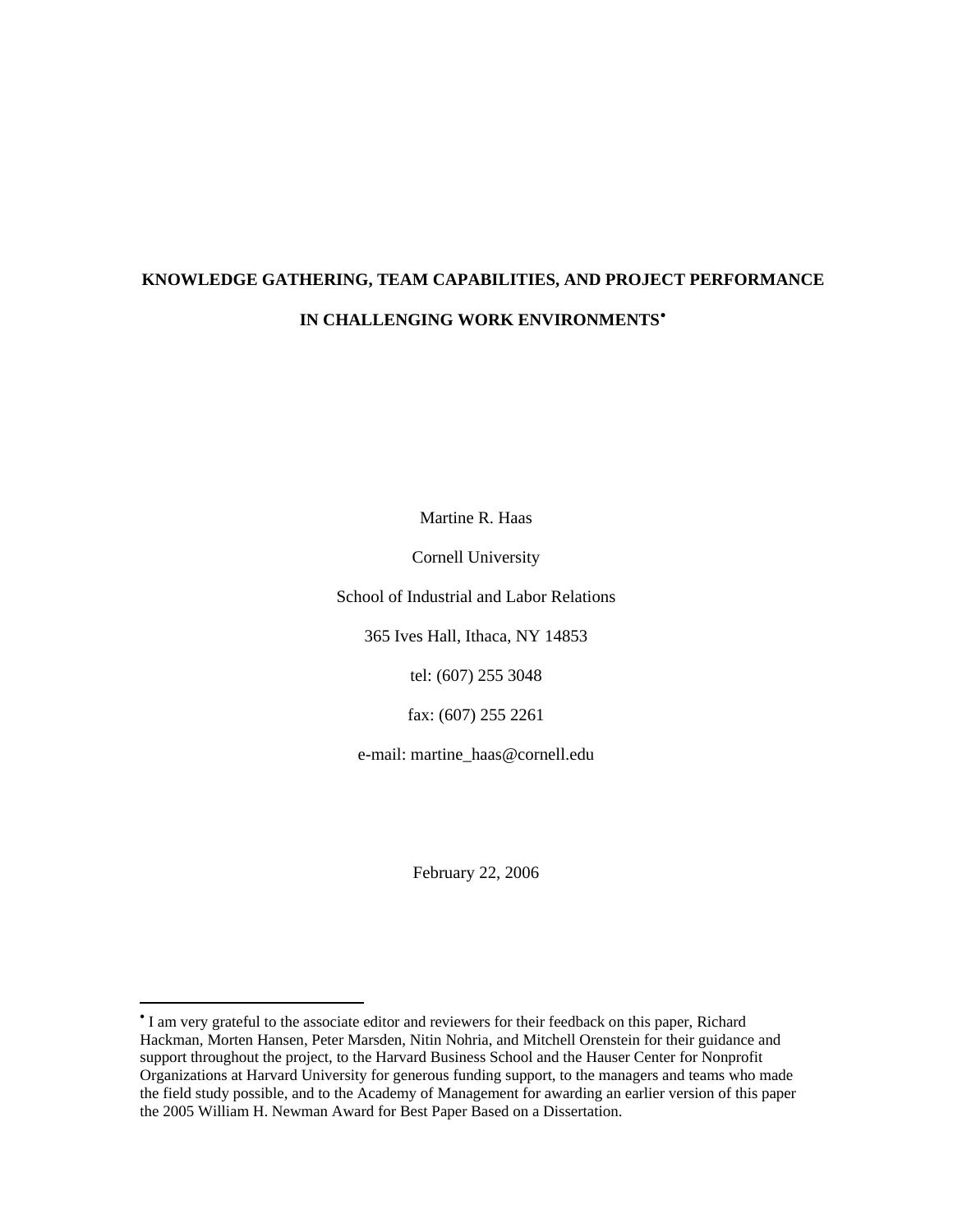# **KNOWLEDGE GATHERING, TEAM CAPABILITIES, AND PROJECT PERFORMANCE IN CHALLENGING WORK ENVIRONMENTS**

#### **ABSTRACT**

Knowledge gathering can create problems as well as benefits for project teams in work environments characterized by overload, ambiguity, and politics. This paper proposes that the value of knowledge gathering in such environments is greater under conditions that enhance team processing, sensemaking, and buffering capabilities. The hypotheses were tested using independent quality ratings of 96 projects and survey data from 485 project team members collected during a multi-method field study. The findings reveal that three capability-enhancing conditions moderated the relationship between knowledge gathering and project quality: slack time, organizational experience, and decision-making autonomy. More knowledge gathering helped teams to perform more effectively under favorable conditions but hurt performance under conditions that limited their capabilities to utilize that knowledge successfully. Implications for theory and research on knowledge and learning in organizations, team effectiveness, and organizational design are discussed.

*Keywords: knowledge management, project teams, capabilities, quality, work environment*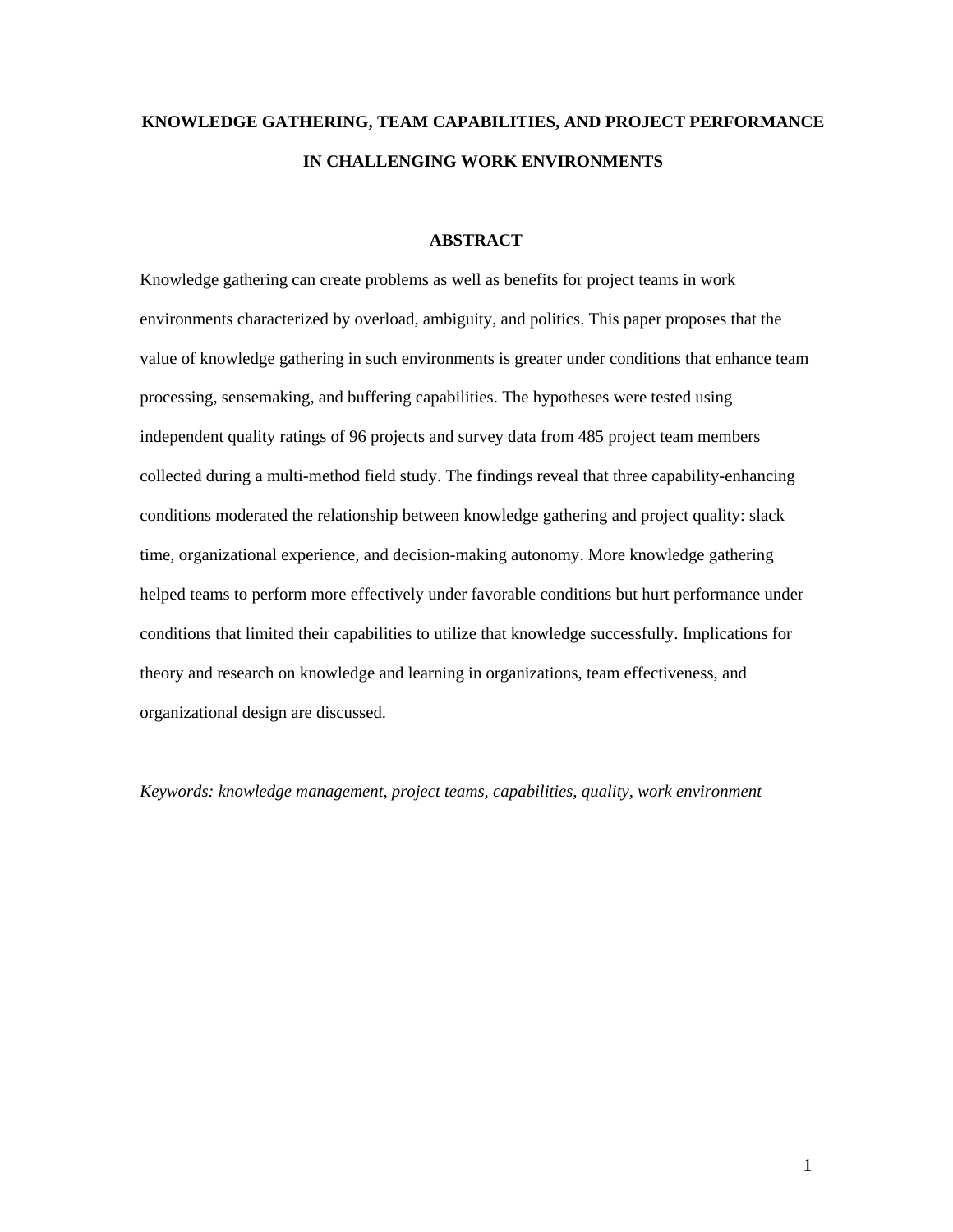Many project teams at the forefront of the knowledge economy are "open systems" that must continuously interact with their environments to obtain information, know-how, and feedback for their tasks (Ancona 1993, Cohen and Bailey 1997, Goodman and Wilson 1999). Knowledge-intensive organizations ranging from consulting firms to technology companies have invested substantial resources in "knowledge management" initiatives intended to facilitate these interactions, typically by installing information systems such as document databases or promoting forums that encourage interpersonal contact such as communities of practice (e.g., Brown and Duguid 2000; Davenport and Prusak 1998, Leonard 1998). Researchers as well as practitioners have observed, however, that more knowledge often fails to result in improved task outcomes in organizations (Pfeffer and Sutton 1999), and sometimes knowledge gathering even hurts project performance (Haas and Hansen 2005). This raises the question of how teams in knowledge-intensive work settings can derive greater benefits from knowledge gathered during their projects.

The expectation that knowledge gathering should be beneficial for project teams is consistent with strategic management theories that propose that knowledge resources provide a critical source of competitive advantage for firms (e.g., Grant 1996, Kogut and Zander 1992). Similarly, organizational learning theories argue that learning from others can enhance organizational performance (e.g., Levitt and March 1988, Huber 1991, Argote 1999). Applying these theories to work groups suggests that project teams in knowledge-intensive work settings should perform better if they engage in more external knowledge gathering, defined here as the active solicitation of task-related information, know-how, and feedback from experts and document sources external to the team, either within or beyond the organization (Ancona and Caldwell 1992, Hansen 1999, Cummings 2004, Majchrzak et al. 2004). Many knowledge-intensive work settings are characterized by overload, ambiguity, and politics, however, where project teams face a multitude of possible problems to address and solutions with which to address them, little way to know which problems and solutions to select, and multiple stakeholders with an interest in their selections (Alvesson 2004). The expectation that more knowledge gathering is better overlooks the resulting problems that project teams face in such settings.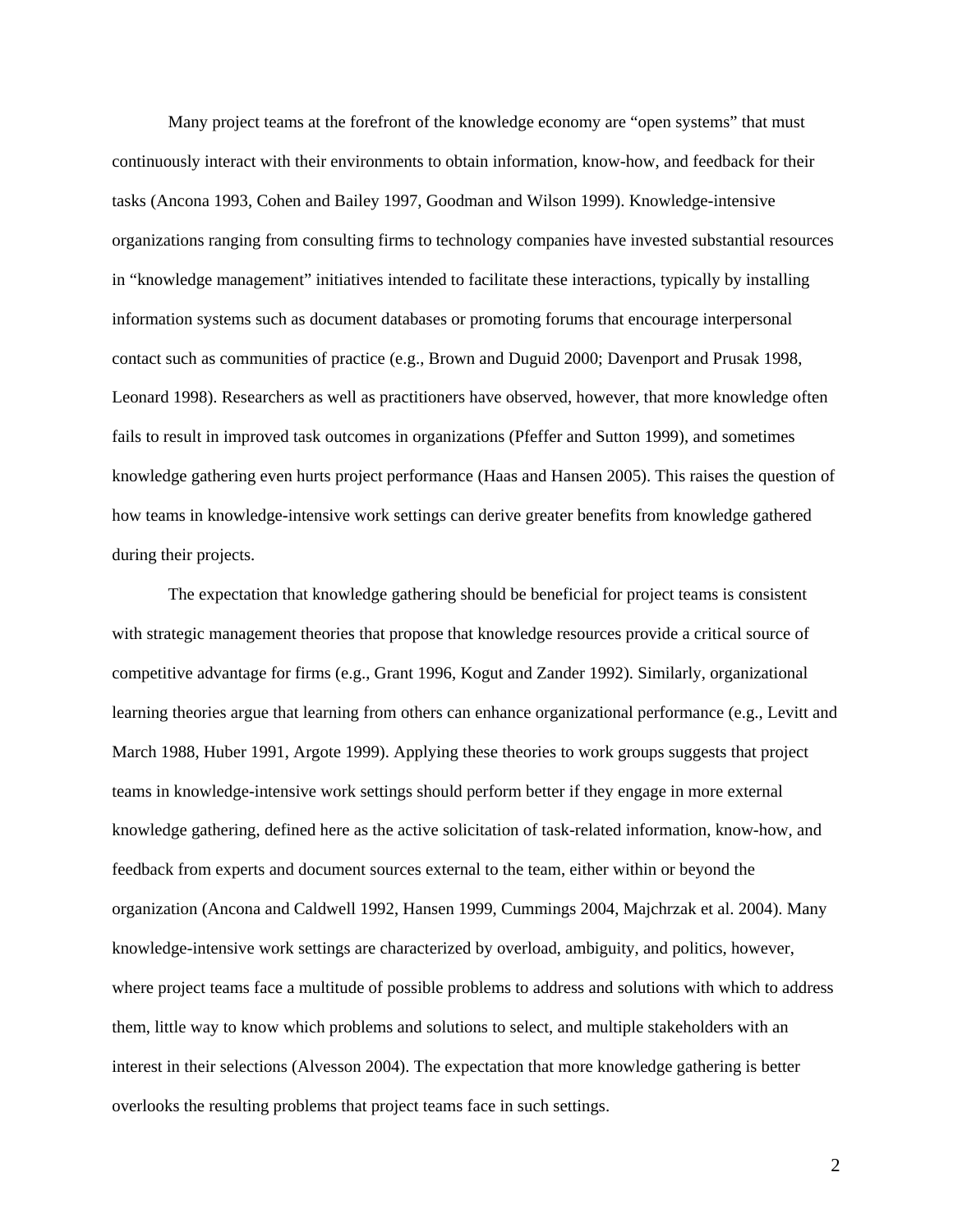In this paper, I develop a team capabilities view of the relationship between knowledge gathering and project performance in challenging work environments. The concept of team capabilities draws on the strategy literature on organizational capabilities, which calls attention to the capabilities that enable organizations to utilize knowledge effectively (e.g., Dosi et al. 2000, Grant 1996, Kogut and Zander 1992). Since "to be capable of something is to have a generally reliable capacity to bring that thing about as a result of intended action" (Dosi et al. 2000: 2), capabilities can readily be conceptualized at the team level as well as the organization level. The team capabilities view developed here proposes that project teams can benefit more from knowledge gathering in challenging work environments if they have greater processing, sensemaking, and buffering capabilities. These capabilities are important in any organizational context, but they are especially critical for addressing the problems of knowledge gathering created by overload, ambiguity, and politics. Arguing that processing, sensemaking, and buffering capabilities are greater in teams that have more slack time, work experience, and decision-making autonomy, I hypothesize that these three capability-enhancing conditions can moderate the relationship between knowledge gathering and project performance in challenging work environments.

The empirical context in which I test the hypotheses is an international development agency that exemplifies the ideal type of a challenging work environment since team members in this organization typically felt overloaded, both means and ends were highly ambiguous, and political agendas and interests abounded. As in many knowledge-intensive organizations (cf. Starbuck 1992), the most important performance outcome for these teams was the quality of the projects they delivered to clients, and the teams themselves were composed of highly qualified experts whose work consisted primarily of gathering information, know-how, and feedback through interpersonal exchanges or reading, analyzing and applying this knowledge, and delivering written and oral conclusions to their colleagues and clients.

#### **KNOWLEDGE GATHERING AND PROJECT PERFORMANCE**

Because knowledge gathering usually is regarded as desirable, much of the growing literature on knowledge in organizations focuses on the social structures and technological systems that enable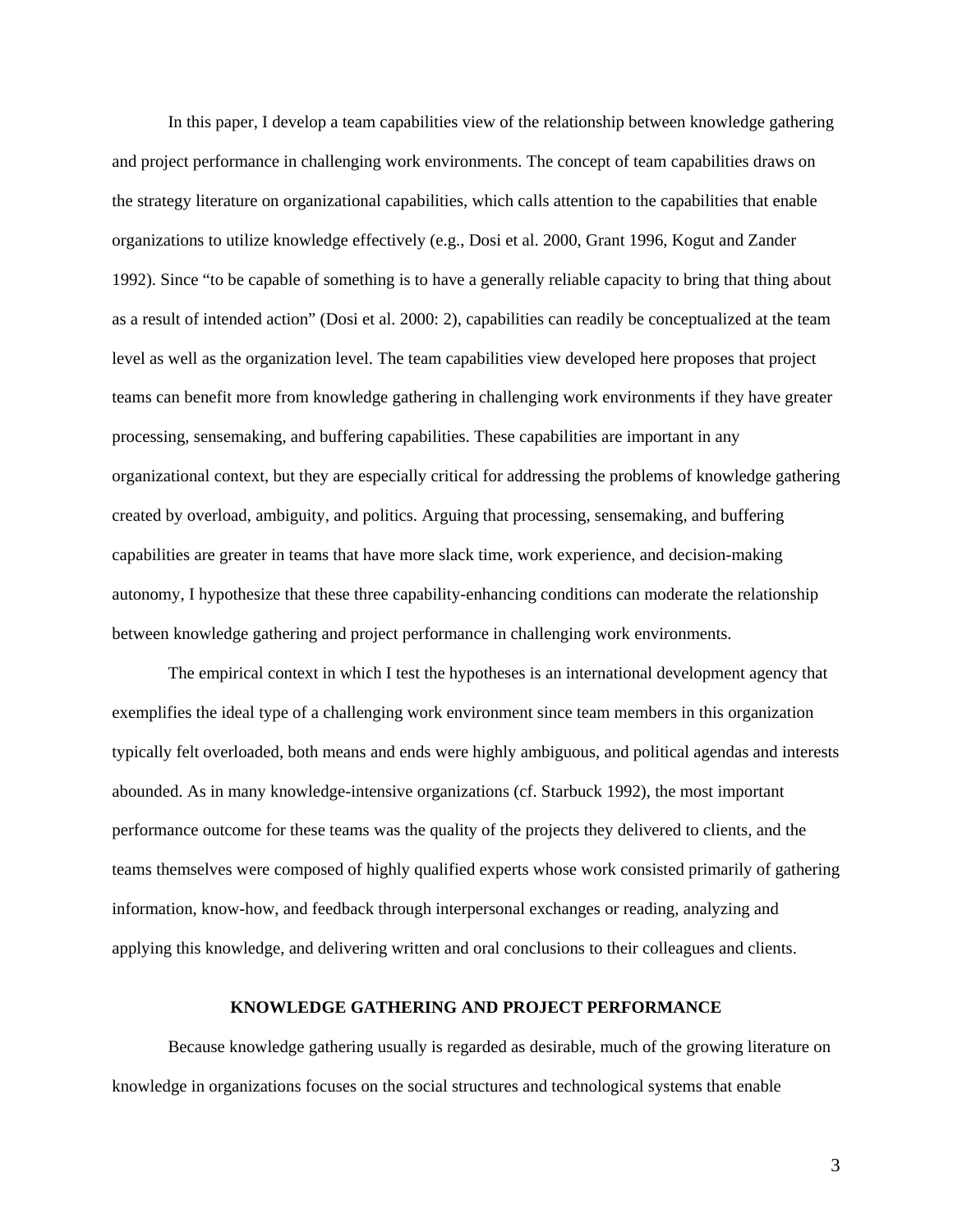knowledge to be gathered more easily. Early organizational design research drew attention to arrangements that increase exchanges of information across internal boundaries, such as integrator roles and cross-functional taskforces (e.g., Lawrence and Lorsch 1967, Galbraith 1973). Subsequent studies of boundary spanning (e.g., Tushman 1977, Ancona and Caldwell 1992), communities of practice (e.g., Brown and Duguid 2000), and social networks (e.g., Hansen 1999, Reagans and McEvily 2003, Levin and Cross 2004, Uzzi and Lancaster 2004), further illuminate the types and patterns of interaction that facilitate knowledge gathering. These social perspectives are complemented by research on knowledge management technologies such as electronic database systems (e.g., Hansen and Haas 2001) and communication innovations from e-mail to teleconferencing (e.g., Sproull and Kiesler 1991), as well on research on the cognitive and motivational factors that facilitate learning such as the absorptive capacity of a firm (Cohen and Levinthal 1991) or the psychological safety of a work unit (Edmondson 1999). With the exception of some recent ethnographic studies (e.g., Carlile 2002, Bechky 2003, Patriotta 2003), however, studies of knowledge gathering generally overlook the distinctive problems faced by teams in environments characterized by overload, ambiguity, and politics. Yet even if teams manage to gather knowledge successfully, the benefits of gathering that knowledge may be limited by such problems, especially if the teams lack the capabilities to handle these problems effectively.

#### **Knowledge Gathering in Challenging Work Environments**

The characterization of a challenging work environment as overloaded, ambiguous, and politicized draws on the three dominant paradigms of the strategic decision-making literature, which emphasize bounded rationality, garbage can processes, and politics and power (Eisenhardt and Zbaracki 1992). While not confined exclusively to knowledge-intensive work settings, the characteristics of overload, ambiguity, and politics are important in such contexts because they can create problems that reduce the benefits of knowledge gathering if project teams lack sufficient processing, sensemaking, and buffering capabilities.

The issue of overload is salient in many knowledge-intensive work settings because the complex nature of the work typically generates a multitude of possible problems to address and solutions with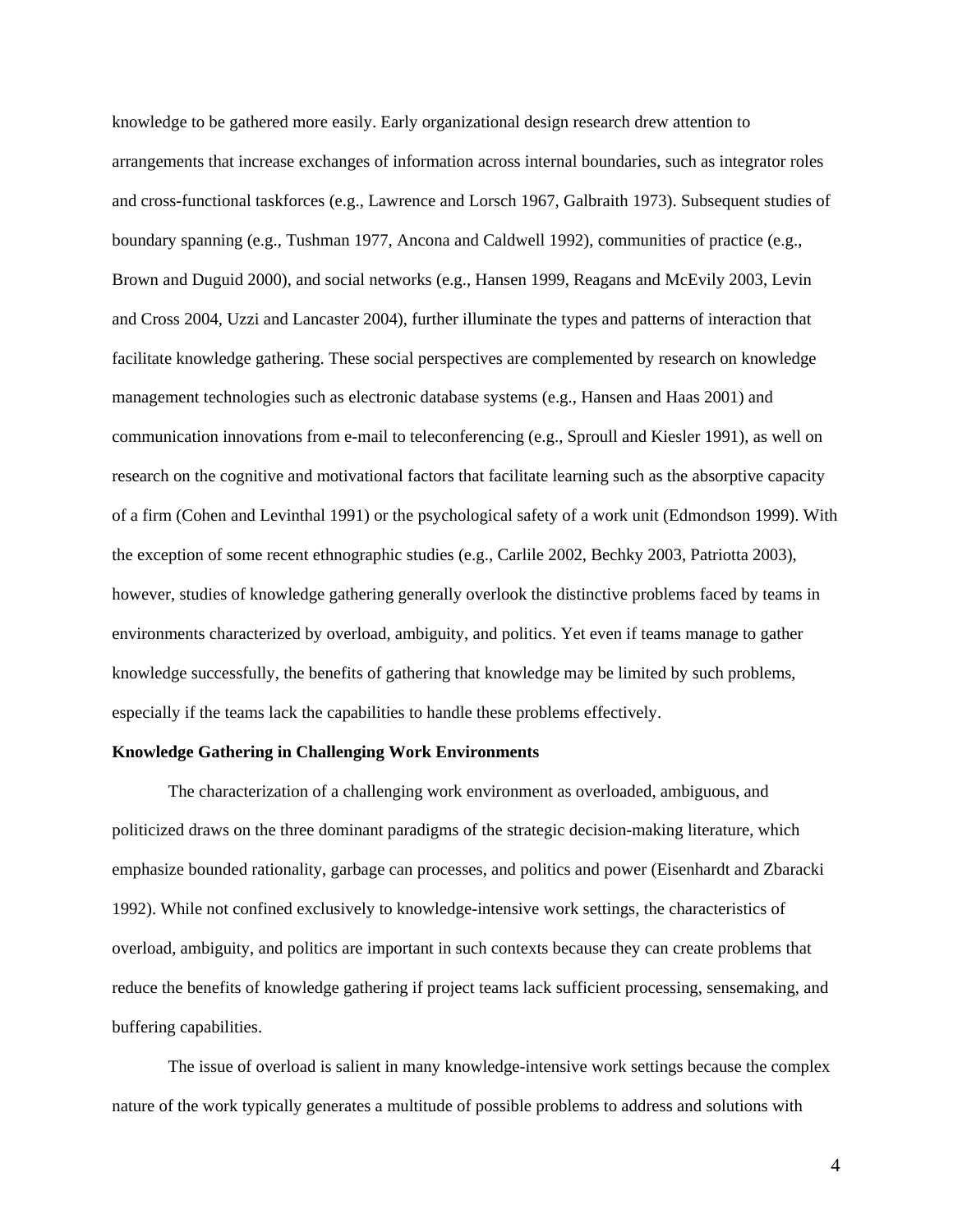which to address them (cf. Huber and Daft 1991). In overloaded work environments, bounded rationality prevails: team members with limited time and attention aim to arrive at satisfactory solutions rather than ones that are clearly superior to all others on every dimension (March and Simon 1958). As information becomes increasingly abundant, the pressures toward satisficing behavior grow more acute because the processing demands required to identify the most relevant and useful information increase as the wealth of available information increases (Simon 1997). Having first devoted time and attention to locating and accessing appropriate experts and document sources from whom to seek and transfer knowledge (Hansen 1999, Reagans and McEvily 2003), team members must then devote more time and attention to sorting through all the information, know-how, and feedback obtained to select the content that is most useful for the project (Huber 1991). The more knowledge the team members gather, the more time and attention these processing requirements demand, and sub-optimal satisficing behaviors are likely to increase accordingly. The time and attention available to be allocated to other task-related activities is reduced too, further threatening team performance. For example, team members will have less time to invest in maintaining network ties that might be needed in the future (Hansen 2002), developing mutual understanding of their fellow team members' potential task contributions (Cramton 2001), or fine-tuning reports for their clients (Starbuck 1992). The processing requirements incurred as teams gather more knowledge thus can increase opportunity costs as well as satisficing behavior in overloaded environments.

The issue of ambiguity arises in knowledge-intensive work settings because projects in these environments typically are non-routine (Cohen and Bailey 1997), resulting in considerable uncertainty about which of the many possible solutions to a problem is best, or even which of the many problems to prioritize and address in a given project (Alvesson 2004). The rapid pace of change in many knowledgeintensive industries further exaggerates this ambiguity (Eisenhardt and Bourgeois 1988). Facing many interpretations of the information, know-how, and feedback they gather, team members must engage in a continuous process of sensemaking to construct meaning out of these inputs (Weick 2001). The sensemaking attempts of different team members often are inconsistent or conflicting; some may be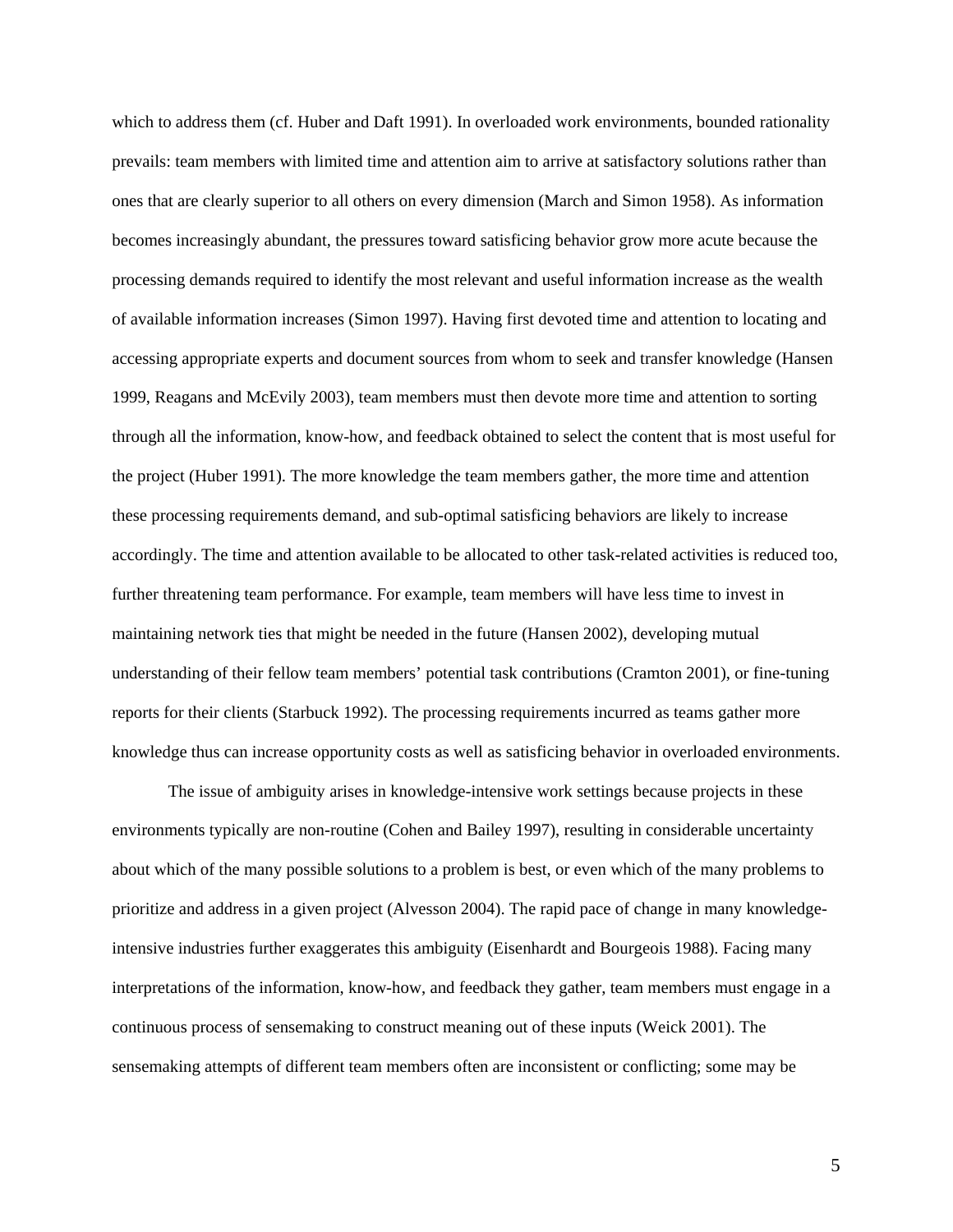incomplete, and others inappropriate. The sensemaking demands facing the team increase, moreover, as the team members solicit and receive more knowledge from sources outside the team.

Beyond the problems created by overload and ambiguity, the issue of politics also arises when multiple stakeholders have an interest in the selection of problems to address and solutions with which to address them (cf. Cyert and March 1963). In knowledge-intensive work settings, there are often many competing views about what qualifies as useful knowledge and how that knowledge should be used (cf. Pettigrew 1973, Blackler 1995). While many of those who provide information, know-how, and feedback to a team do not attempt to influence the team unduly, others may promote their own agendas and interests through distortion or manipulation of the knowledge provided, or by demanding allegiance in return for their inputs (Pettigrew 1973, O'Reilly 1978, Feldman 1988). Teams that cannot buffer themselves against efforts to excessively influence their decisions can be derailed by these external agendas and interests. For example, team members who prioritize the interests of outsiders may resist compromises that could serve the project well, creating dysfunctional conflicts within the team (Jehn 1995). Alternatively, their colleagues may avoid challenging them directly, inhibiting reflective discussion and learning (Edmondson 2002). Some teams eventually may be coopted by powerful outsiders determined to advance their own interests (Selznick 1949). Managing political issues that arise during knowledge gathering also simply consumes valuable time and energy, leaving team members with less attention to allocate to other aspects of the task (Eisenhardt and Bourgeois 1988). The more knowledge teams gather in politicized work environments, the greater their vulnerability to such problems of excessive external influence.

#### **Capability-Enhancing Team Conditions**

 While knowledge gathering can cause problems for teams that work in overloaded, ambiguous, and politicized environments, it also offers potentially valuable benefits. Conditions that enhance processing, sensemaking, and buffering capabilities can help teams to attain these benefits while avoiding or overcoming the problems of knowledge gathering. The hypotheses that follow focus on three such capability-enhancing conditions: slack time, work experience, and decision-making autonomy.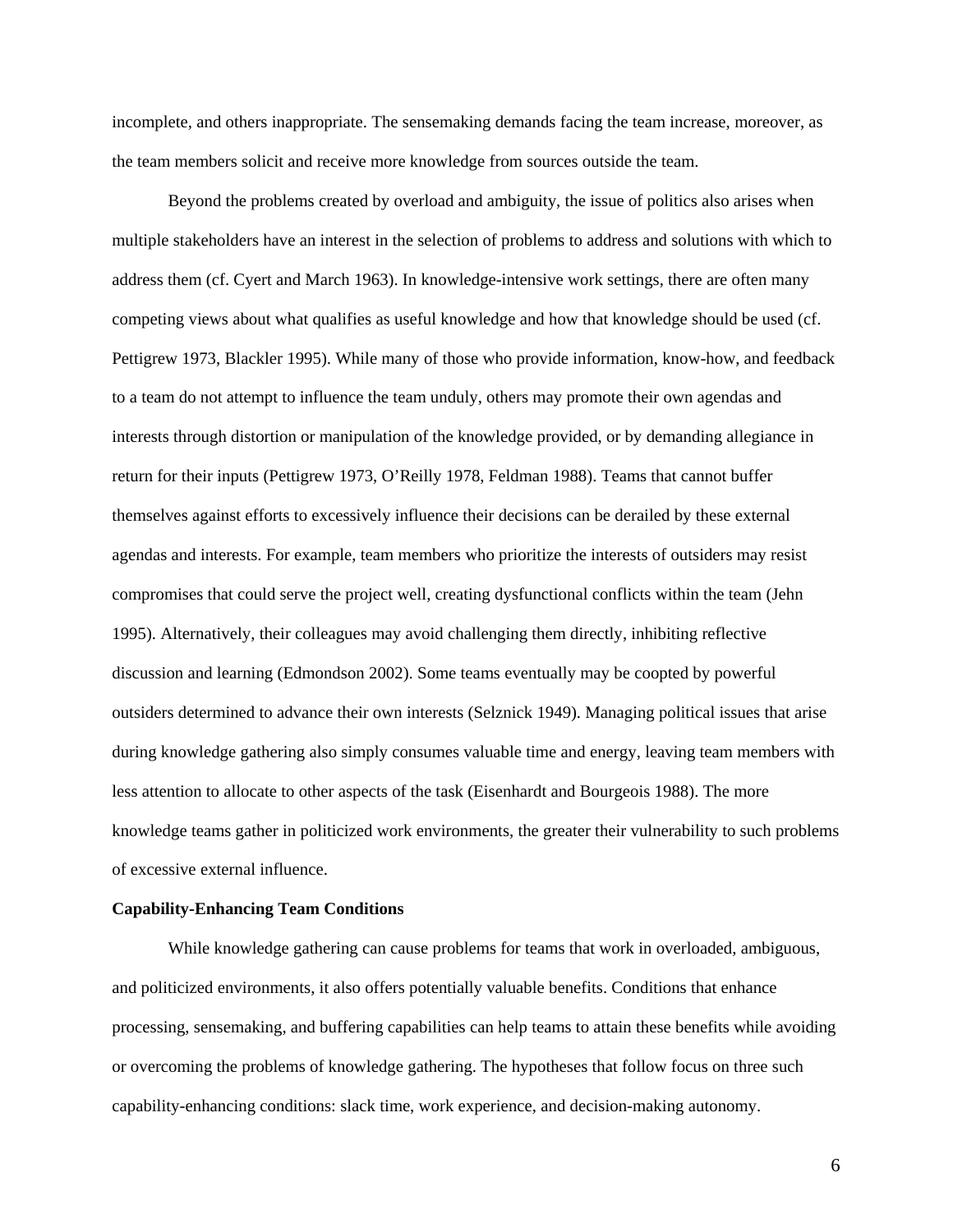**Slack Time.** The concept of "slack" refers to a cushion of resources beyond those required for regular activities (Cyert and March 1962, Bourgeois 1981). Slack time, defined as the amount of time and attention the team members can potentially commit to the project beyond the minimum required, is a specific form of slack that can affect performance as well as satisfaction in organizations. For example, Perlow (1999) found that "time famine", a feeling of having too much to do and not enough time to do it, affected how software engineers used their time at work and reduced their productivity. Also, interventions that increase or decrease slack time can influence the performance of knowledge-intensive work. Even simple time management interventions in an experimental setting, for example, affected how well groups were able to integrate knowledge (Okhuysen and Eisenhardt 2002). For project teams, slack time increases processing capability because team members have more time and attention available to allocate to knowledge-related as well as other task activities. Sub-optimal satisficing behaviors and opportunity costs incurred as a result of knowledge processing demands will be reduced accordingly. In contrast, teams whose members have very little slack time face greater risks of problematic satisficing behaviors. For example, they may download large quantities of documents from a database without checking their quality, skim the papers on their desk superficially and miss important information as a result, or fail to solicit sufficiently diverse views by only consulting close colleagues who will return their phone calls promptly. The opportunity costs of knowledge processing also are greater when team members have less slack time, since the same level of processing cuts more deeply into the smaller total amount of time and attention available for the task. Furthermore, low levels of slack time can inhibit team sensemaking and buffering capabilities as well as processing capabilities, by limiting the time and attention available for interpreting knowledge and navigating the agendas and interests of knowledge providers successfully. Therefore:

*Hypothesis 1 (H1): More knowledge gathering will be more positively associated with project performance when the team members have more slack time.*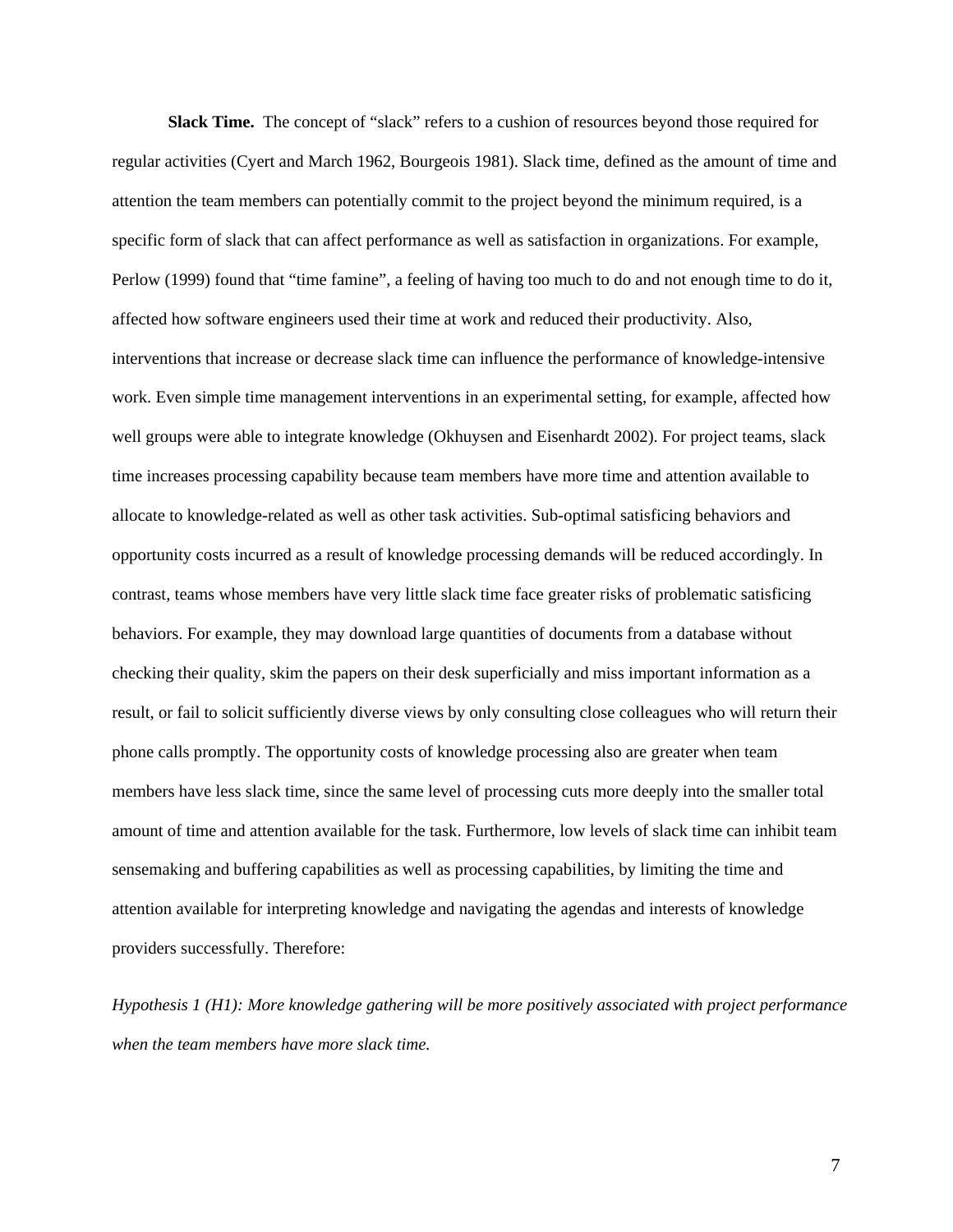**Work Experience.** Prior experience creates absorptive capacity that facilitates the assimilation, interpretation, and application of new knowledge (Cohen and Levinthal 1990, Szulanski 1996). Prior experience also generates tacit knowledge that cannot be readily articulated but enhances a team member's ability to interpret external knowledge appropriately and apply it effectively (Von Hippel 1988). Furthermore, prior experience moves team members up their own learning curves, helping them to build on past successes and avoid past mistakes when interpreting and applying external knowledge rather than repeating those mistakes (Argote 1999). Teams whose members have more years of work experience thus have greater sensemaking capability. In particular, experience gained through years spent in the focal organization can be helpful for resolving ambiguities arising during knowledge gathering in ways that are not only technically optimal but also recognize the demands and limitations of the organization's systems, priorities, and stakeholders. Team members with longer organizational tenure can make better judgments about how to interpret and apply external knowledge, compared to team members who are relatively new to the organization, because they have a more firmly grounded understanding of what has or has not worked in this organization in the past and why. In addition to experience in the focal organization, experience gained through years spent working in other organizations can be helpful too, since any prior work experience may help team members to more effectively interpret and apply external knowledge. Work experience also may increase processing and buffering capabilities as well as sensemaking capabilities, if these years of experience make the team members more efficient at processing external knowledge or less likely to be swayed by the agendas and interests of knowledge providers. Therefore:

*Hypothesis 2 (H2): More knowledge gathering will be more positively associated with project performance when the team members have more work experience in (a) the focal organization, and (b) other organizations.* 

**Decision-Making Autonomy.** The buffering capability of a team is greater if it has more autonomy, defined as the group's level of collective control over critical decisions about its objectives, resources, design, and processes, relative to others inside or outside the organization (Hackman 1987, Langfred 2000).<sup>1</sup> Autonomy enables team members to res[i](#page-32-0)st the agendas and interests of knowledge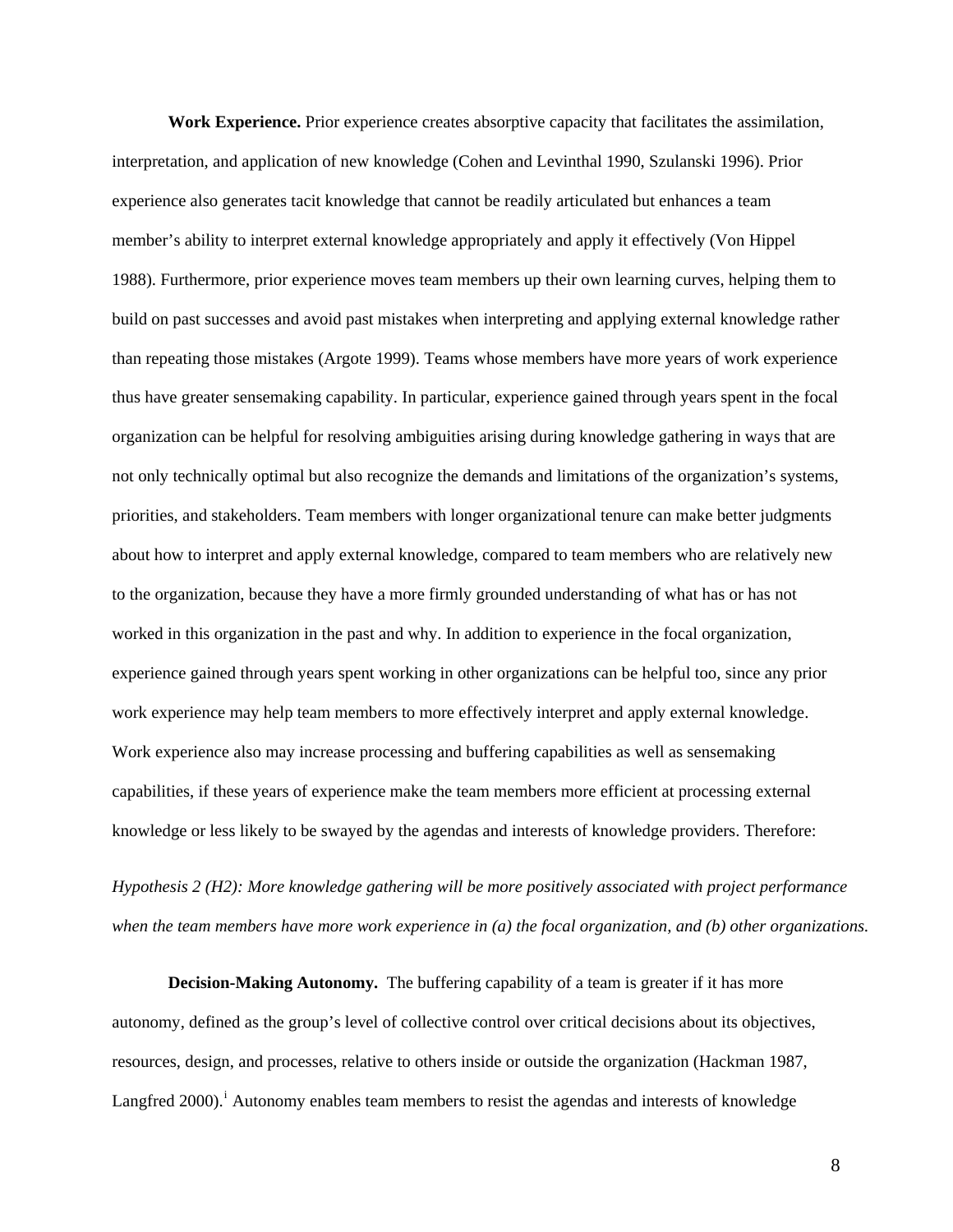providers whose influence might harm the project because the team can more actively rebuff influence attempts by refusing to give in to external demands when making critical task-related decisions. Outsiders also hesitate more before trying to influence the members of more autonomous teams because they realize that their attempts are less likely to succeed, or because they interpret greater autonomy as a signal that a team is more capable, making external interference in the name of improving project outcomes less justifiable (Langfred 2000). Autonomy also motivates team members to make decisions that are in the best interests of the project when these decisions conflict with the agendas and interests of external knowledge providers because greater decision-making autonomy aligns the team members' individual interests more closely with those of the project, by offering them a greater sense of control (Lawler 1992), the opportunity to contribute to a group that seems to be more highly regarded by others (Ashforth and Mael 1990) and the prospect of a successful project outcome that could help their careers (Langfred 2000). Finally, the buffering advantages of autonomy also can enhance the processing and sensemaking capabilities of project teams by freeing the team members to focus more energy on these activities. Therefore:

*Hypothesis 3 (H3): More knowledge gathering will be more positively associated with project performance when the team has more decision-making autonomy.* 

#### **METHODS**

I tested the hypotheses in a multi-method field study conducted at a leading international development agency whose mission is to promote economic development and alleviate poverty around the world. The teams studied worked on financial assistance projects, which took the form of major development programs for client governments backed by multi-million dollar implementation loans, and technical assistance projects, which provided detailed analysis and advice for client governments on specific development issues. Typical examples included a slum upgrading project in Latin America, a social security reform project in Africa, and an infrastructure investment project in South-East Asia.

#### **Research Setting**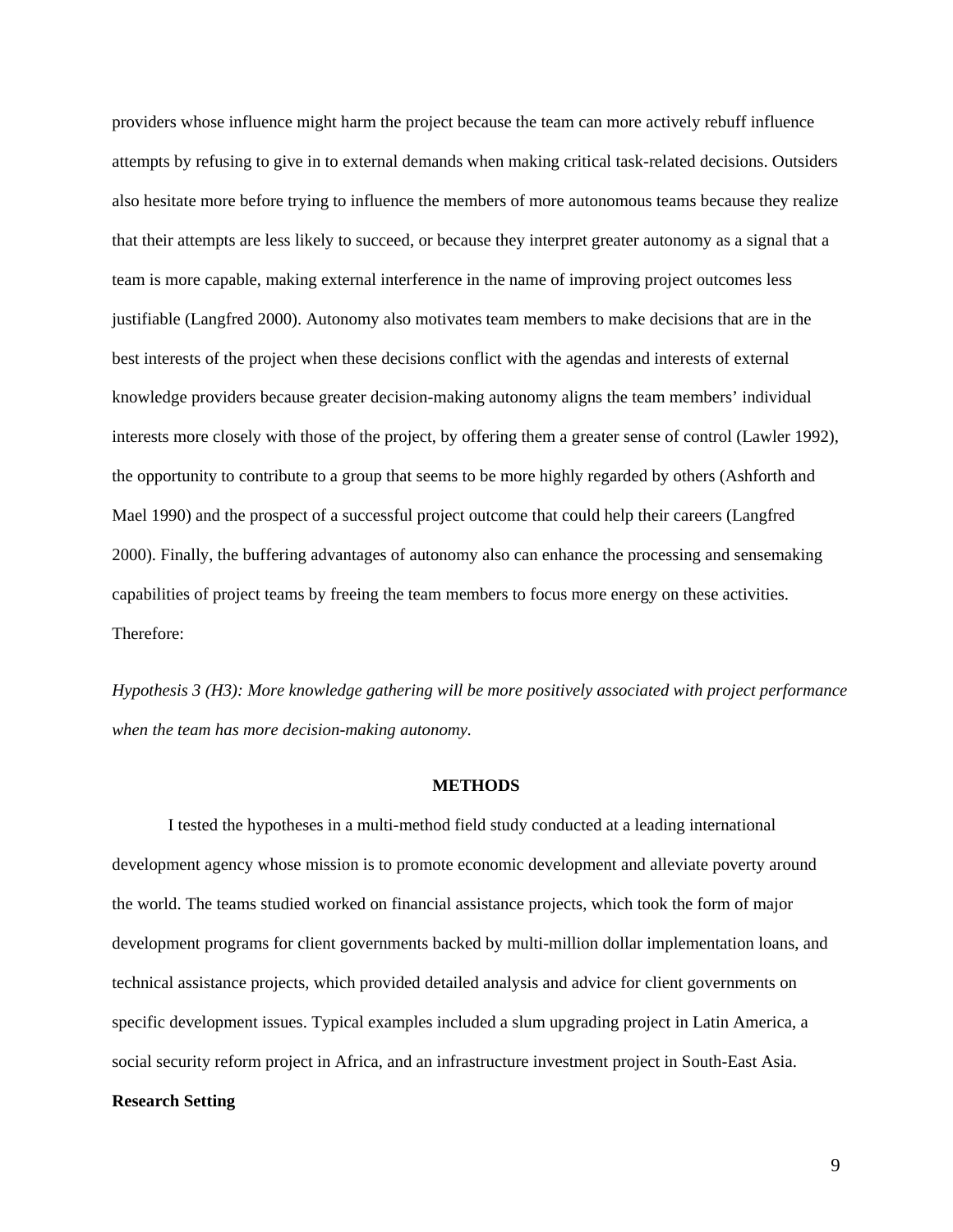Prior to the quantitative phase of the study, I conducted 70 interviews with managers, staff, and team leaders and members at the organization's U.S. headquarters and at its country office in Moscow, and case studies of seven teams that involved observing meetings and reading project materials as well as interviewing past and present team members. I reviewed my notes to identify and code themes pertaining to knowledge gathering, the work environment, and the teams. These qualitative data indicated that the organization exhibited the typical characteristics of a project-driven knowledge-intensive work setting, and also that the environment was characterized by high levels of overload, ambiguity, and politics.

The organization staffed its interdisciplinary teams with experts who included economists, engineers, technical specialists, social scientists, and others with diverse functional backgrounds. Team leaders, who were hands-on members of the group rather than external managers, assembled their teams according to the needs of the project and the availability of experts with the skills to meet those needs. Teams included core members who were substantially involved in the project as well as more peripheral members who were sometimes external consultants. Team members worked with different teams on several projects simultaneously and rarely stayed together for more than one project.

Although the team members were highly regarded experts who often held postgraduate degrees, the complexity of the projects meant that they could not rely solely on what they already knew; instead, they had to supplement their expertise by gathering knowledge from sources outside the team. To facilitate this, the organization had undertaken an ambitious knowledge management strategy, investing in the development of intranet and internet sites for capturing, storing, and sharing knowledge about specialized topics and establishing communities of practice, helpdesks, expert directories, and discussion forums. These efforts had received public acclaim, including awards from independent business groups who placed the organization amongst the leading for-profit companies as one of the world's foremost innovators in knowledge management. However, the innovations did not always translate into improved performance for project teams. My qualitative research suggested that the reasons for this stemmed from the overloaded, ambiguous, and politicized nature of the work environment.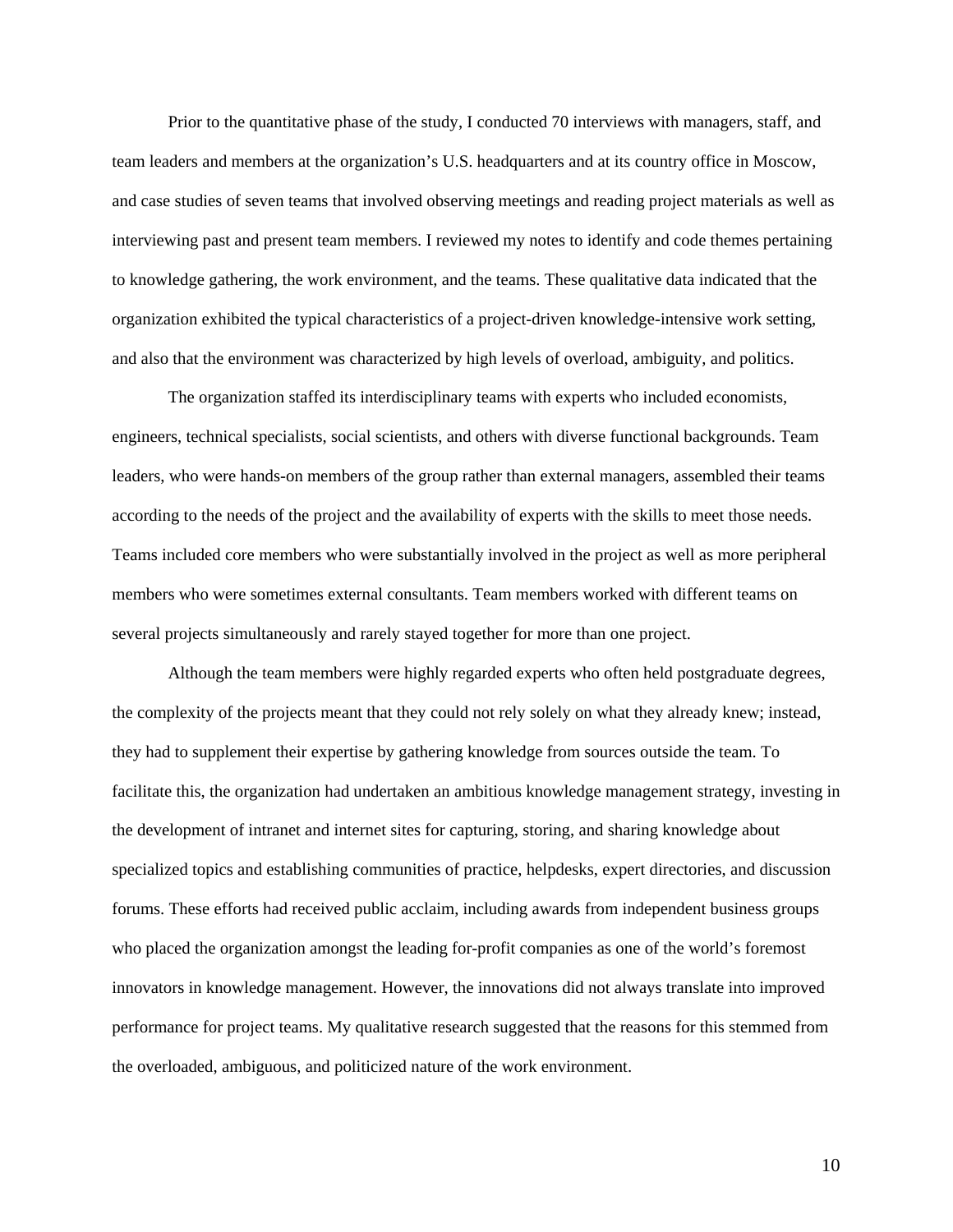The problem of overload was captured in the common complaint succinctly voiced by one team member: "I just don't have enough time to do everything I need to do". This sense of overload limited the time and attention that team members felt able to allocate to taking advantage of the knowledge available to them. A central cause of the pervasive sense of overload was that the work itself was highly demanding because it involved so many complex and difficult issues and possible ways to address them. These demands were amplified because the team members worked on several projects simultaneously, creating a sense of over-commitment, conflicting demands, and continuous scrambling just to keep up. Many experienced employees also had left the organization due to recent downsizing, increasing the demands on those who remained. Finally, the team members complained about heavy administrative burdens, which they attributed in part to cost containment efforts that had resulted in cut-backs in support staff, and in part to the mounds of paperwork that were required to ensure compliance with policies that the organization had introduced in recent years to increase accountability to its stakeholders. As one team member sighed: "I call it bureaucracy overload – it's a natural feature of such a huge bureaucracy."

The problem of ambiguity in the organization arose from the complex nature of its mission. The best ways to structure national welfare systems, promote industrial growth, or prevent the spread of infectious diseases are issues that pose some of the greatest challenges for contemporary society. Consequently, the information, know-how, and feedback available to the project teams often were ambiguous and open to multiple interpretations. As one team member noted: "There are no right answers in this business." For example, statistical data on wages or employment could be viewed in a positive or a negative light, reports commissioned from experts could suggest different messages to different readers, and advice from colleagues could be understood and applied in diverse ways. Functional expertise was not enough to ensure that external knowledge was interpreted and applied appropriately for a project, because the team members also had to take into account the organization's specific goals, approach, technical requirements, and capacity limitations, as well as the history of past programs. Accordingly, they often looked to those with more extensive prior work experience for guidance.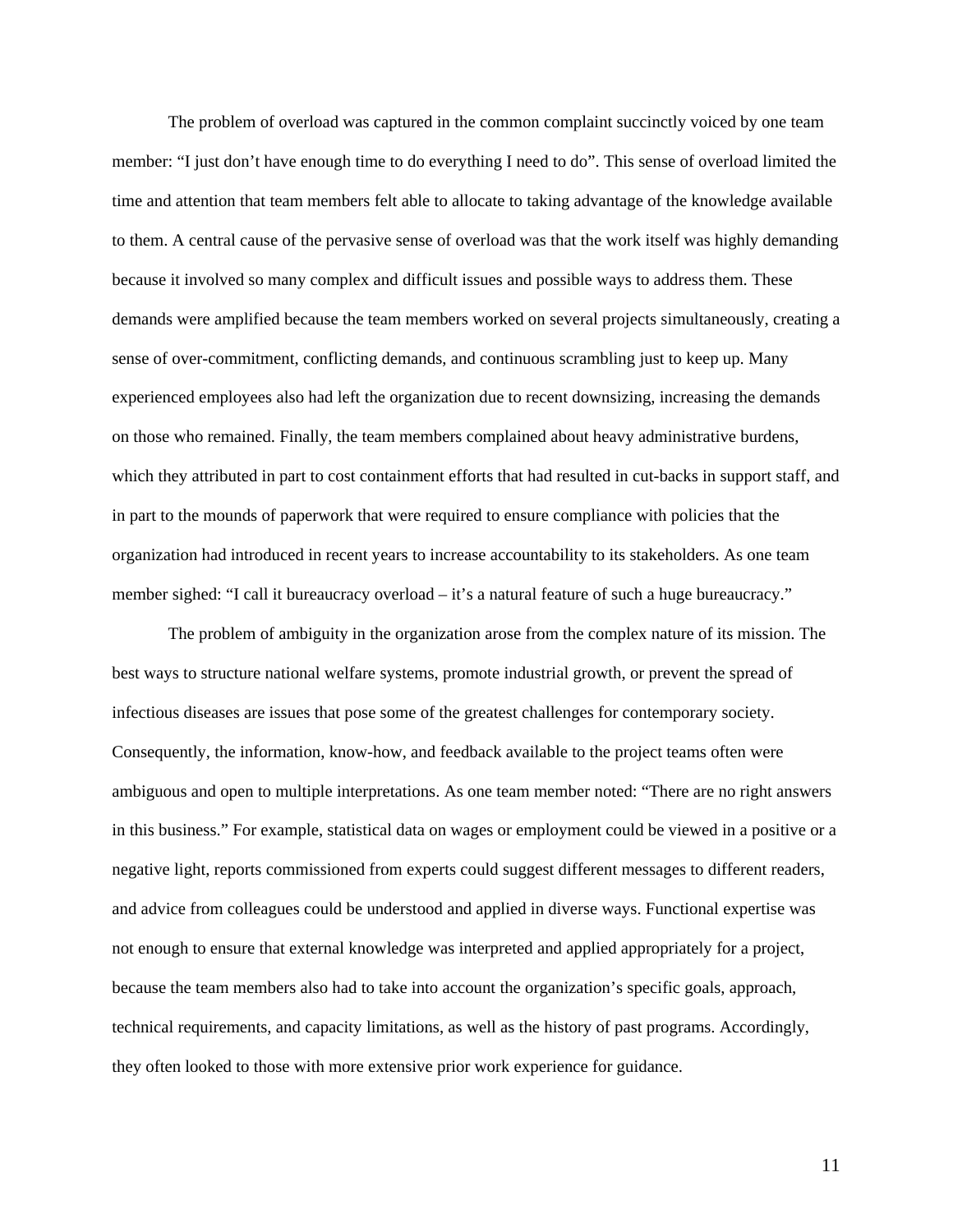The problems of overload and ambiguity were compounded by the politicized nature of knowledge in the international development domain. International development is an intensely controversial field where the best approaches are hotly debated, in part because so much ambiguity surrounds the question of appropriate solutions to such thorny problems, but also because actors in this field often have deeply held convictions about which approaches they consider superior, based on ideology, professional identity, or direct experience. Clashes among team members often echoed virulent debates in the organization and the wider international development community, focusing on such controversial issues as the appropriate balance between economic growth and environmental impact, or whether the organization was stretching its mission too far by addressing issues such as culture or corruption. These differences were played out primarily through competition over ideas, creating a context that encouraged influence attempts by knowledge providers.

#### **Quantitative Data Collection**

The initial phase of the field study indicated that this knowledge-intensive setting was a challenging work environment characterized by high overload, considerable ambiguity, and pervasive politics. To test the hypotheses concerning the relationship between knowledge gathering and project performance in such an environment, I collected performance data from the organization's quality monitoring unit and data for constructing independent and control variables from surveys and archives.

### **Dependent Variable**

**Project quality.** This study benefited from an intensive effort to establish state-of-the-art measures of the quality of international development projects. Three years prior to this study, the organization had launched a top-level initiative to monitor project quality at the point of delivery to the client. A quality monitoring unit of 20 full-time staff drew an annual random sample of financial projects (stratified by region and division) and technical projects (stratified by cost) from all those completed in the past year, and assembled customized panels of experts to evaluate them. Each panel was composed of two or more respected experts who had no prior connections to the project. The expert panelists reviewed the project documents, interviewed the team leader, and evaluated the project on multiple quality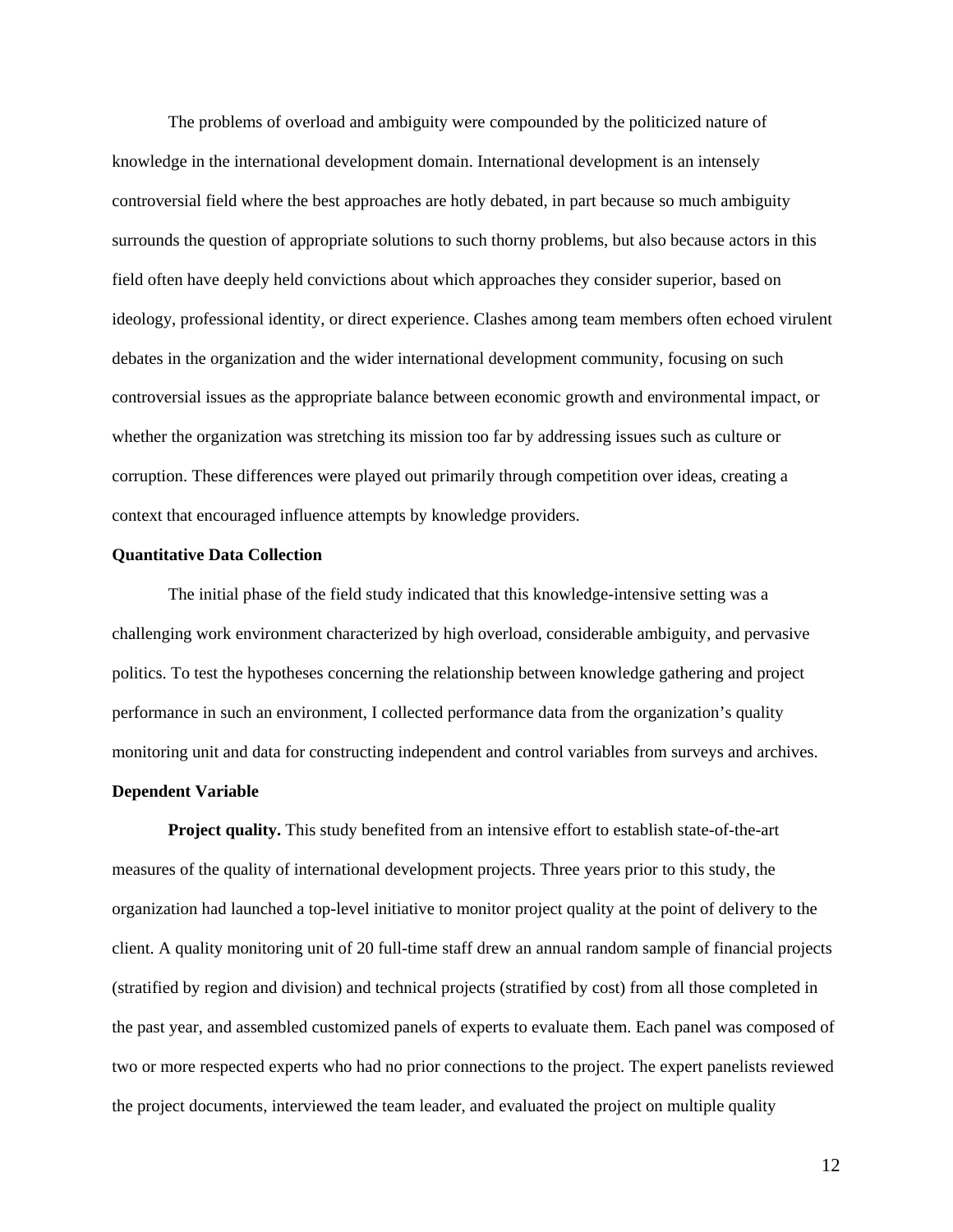dimensions using more than 100 detailed questions developed through extensive consultation within the organization and with external stakeholders.<sup>[ii](#page-32-1)</sup> Based on these questions, the panel assigned an overall rating of 3 (highly satisfactory) to projects that represented best practice, 2 (satisfactory) to projects that met all client needs without major deficiencies, or 1 (marginal/unsatisfactory) to projects with major deficiencies (project quality).<sup>[iii](#page-32-1)</sup> The quality monitoring unit ensured that the evaluation results were robust across panels by providing a detailed standardized template for the evaluations and providing support and oversight throughout the review process. Tests of the evaluation methodology in the years prior to this study had shown that different panels were highly likely to rate the same project similarly.<sup>[iv](#page-32-1)</sup>

# **Independent Variables**

To collect data on explanatory variables that could be matched with the dependent variable generated by the project quality ratings, I developed a survey that was pre-tested in face-to-face interviews with five individuals and completed in part or full by more than 40 others before it was finalized. When a team was randomly selected for evaluation by the quality monitoring unit, I sent the survey to all the members of that team. The respondents were directed to focus on the project that was undergoing evaluation, as identified on the front page of the survey. The survey was sent to 1021 team members who had worked on 120 projects (60 financial teams and 60 technical teams). As levels of involvement in a project varied, I asked the team leaders to identify those who were core versus non-core members in their teams and sent surveys that identified their respondents accordingly. The qualifying standard for inclusion in the study was that teams had to return at least 50% of their core team members' surveys (Hackman 2002). Responses were received from 550 team members, giving an individual response rate of 54%, and 96 teams qualified for the study (50 financial and 46 technical teams), giving a team qualifying rate of 80%. Data from the 485 members of the 96 qualifying teams were used to construct the team-level measures below; both core and non-core member responses were used because the contributions and views of each were important to project quality (Hackman 2002).

**Knowledge gathering***.* The survey asked about the team members' levels of knowledge gathering from sources outside the team, as follows: "During the course of the project, how much relevant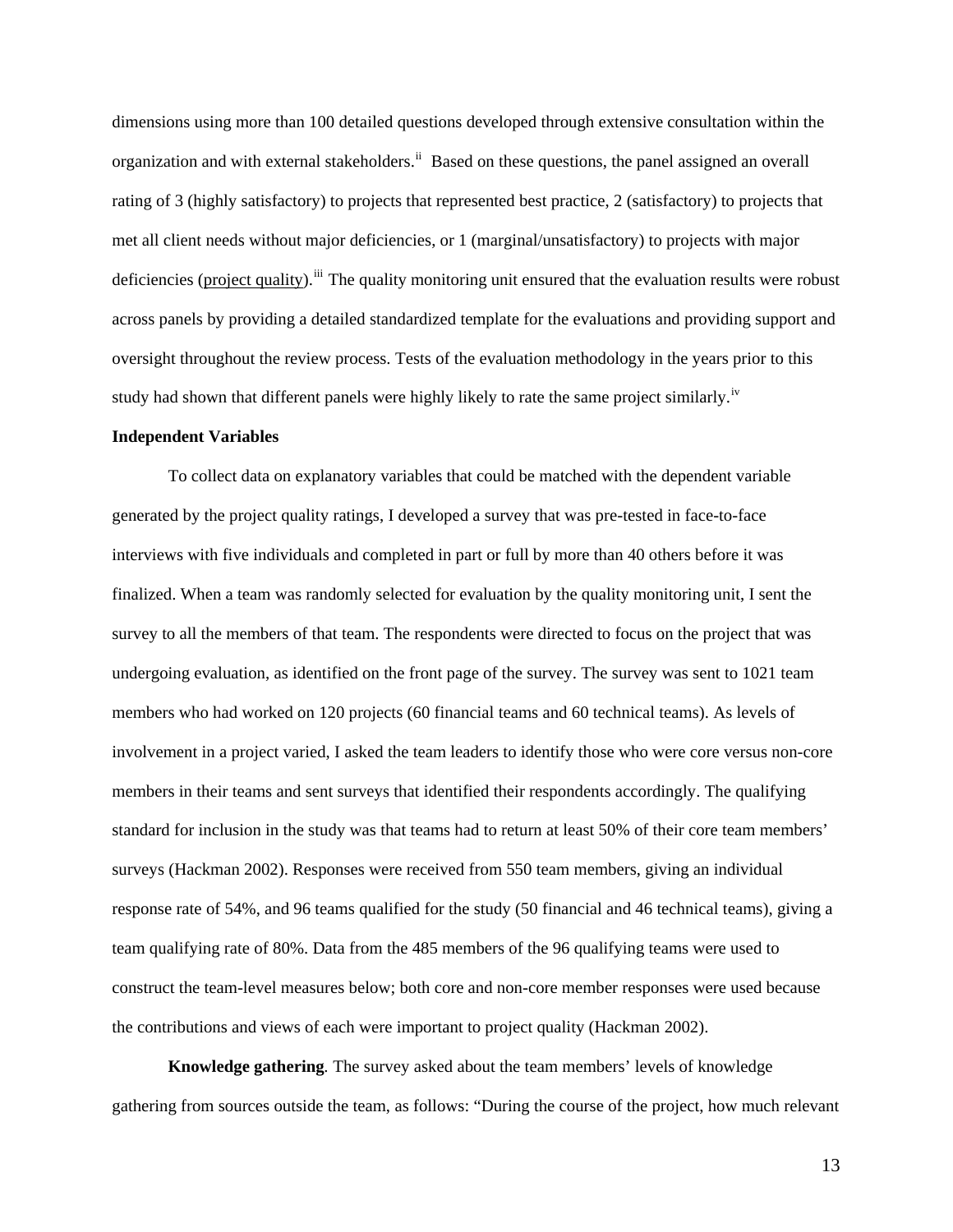*technical* knowledge did you gather from (a) the country office? (b) the rest of the organization? (c) the client country? (d) the global community?", where technical knowledge was defined as "knowledge about the technical aspects of the work – the professional skills, competencies, and expertise relevant to the project." The team members were then asked the same set of four questions about *country* knowledge, which was defined as "knowledge about the local environment – the country-specific conditions relevant to the project", as before using five-point scales that ranged from 1 (very little knowledge) to 5 (a lot of knowledge). The four sources of external knowledge were identified as those that were most meaningful to team members at this organization during the preliminary qualitative research. Alternative ways of categorizing external knowledge sources such as communities of practice or document versus personal sources were much less commonly referenced in the interviews. The responses to all eight questions were averaged across all the members of each team to create an aggregate measure of the amount of external knowledge gathered with a Cronbach's alpha of 0.85 (knowledge gathering).

**Slack time**. The team members were asked two questions about their levels of slack time during the period of the project: "How much extra time outside your normal work week did you spend working during the course of this project (on the project or on other tasks)?", on a scale from 1 (fewer extra hours than usual) to 5 (more extra hours than usual), and "How overloaded did you feel that you were during the course of this project (due to the project or to other tasks)?", on a scale from 1 (not at all; the work pressure was reasonable) to 5 (excessively; the work pressure was much higher than usual). The answers were combined and reverse coded to generate an individual-level measure with a Cronbach's alpha of 0.82, which was then weighted by the proportion of their work time devoted to the project and averaged across the team members (slack time). $v$ 

**Work experience.** The team members were asked how many years they had been employed at the organization at the time the project began, and their answers were averaged within each team (organizational experience). They were also asked how many years they had been employed in development or other work altogether, and these answers were averaged within each team after subtracting the years at the organization (non-organizational experience).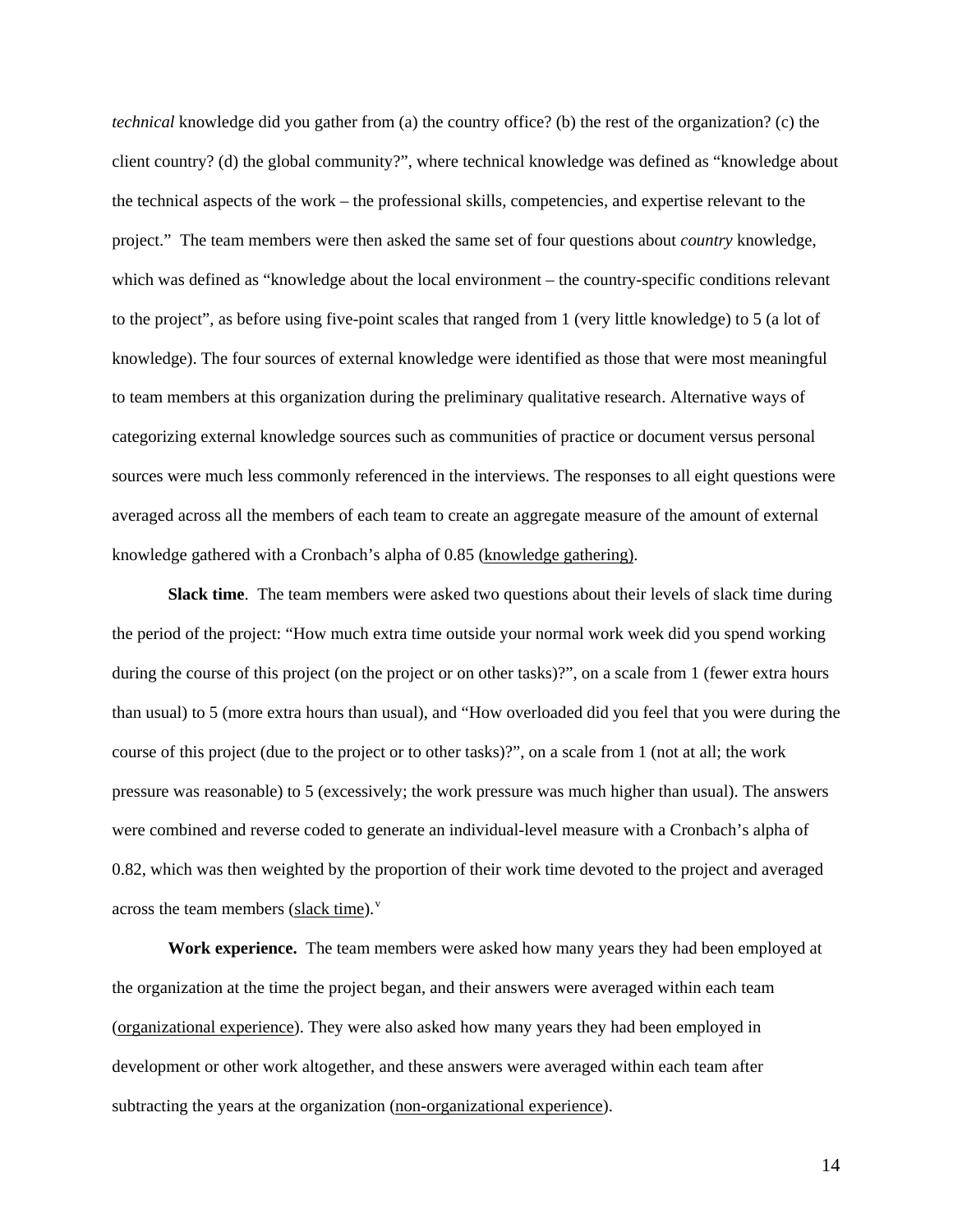**Decision-making autonomy**. The team members were asked to report on the extent of the team's influence over a list of 20 decisions generated through the field interviews. Following Hackman (1987), I identified five critical decisions in each of four categories: decisions about project objectives, resources, design and processes.<sup>[vi](#page-32-1)</sup> The team members were asked: "How was influence over the decisions in your project distributed between the team itself (including the team leader) and others outside the team (including [organization] managers, the client country, and the development community)?" on a scale ranging from 1 (team had very little influence; others had almost all the influence) to 5 (team had almost all the influence; others had very little influence). The responses of the team members were averaged across each category to create four autonomy sub-constructs corresponding to influence over decisions related to objectives, resources, design, and processes (Cronbach's alphas of 0.84, 0.74, 0.73, and 0.81), and then across all 20 decisions to create an overall autonomy measure with a Cronbach's alpha of 0.90 (decision-making autonomy).

#### **Control Variables**

Previous research suggests that team size, task type, project cost and duration, prior team knowledge, and team interdependence and boundedness can influence team performance (Kozlowski and Bell 2004), and these factors also could be correlated with the independent variables of interest. Project records were used to determine the number of team members (team size), whether the project was a financial or technical task, coded 1 or 0 respectively, (project type), and its cost in dollars and duration in days, which were logged (project cost, project duration). The team members were asked to report on their own technical and country knowledge prior to the project using two five-point scales ranging from 1 "very little prior knowledge" to 5 "a lot of prior knowledge", and their responses were averaged within teams (team knowledge). Using items developed by Hackman (2002), interdependence was measured on a scale ranging from 1 "each member had his or her own individual job to do, there was no real need for coordination" to 5 "this team produced a real group product, that required a great deal of coordination" (team interdependence), and boundedness was measured on a scale ranging from 1 "it was not at all clear who was a member of this team" to 5 "team membership was clear" (team boundedness). The qualitative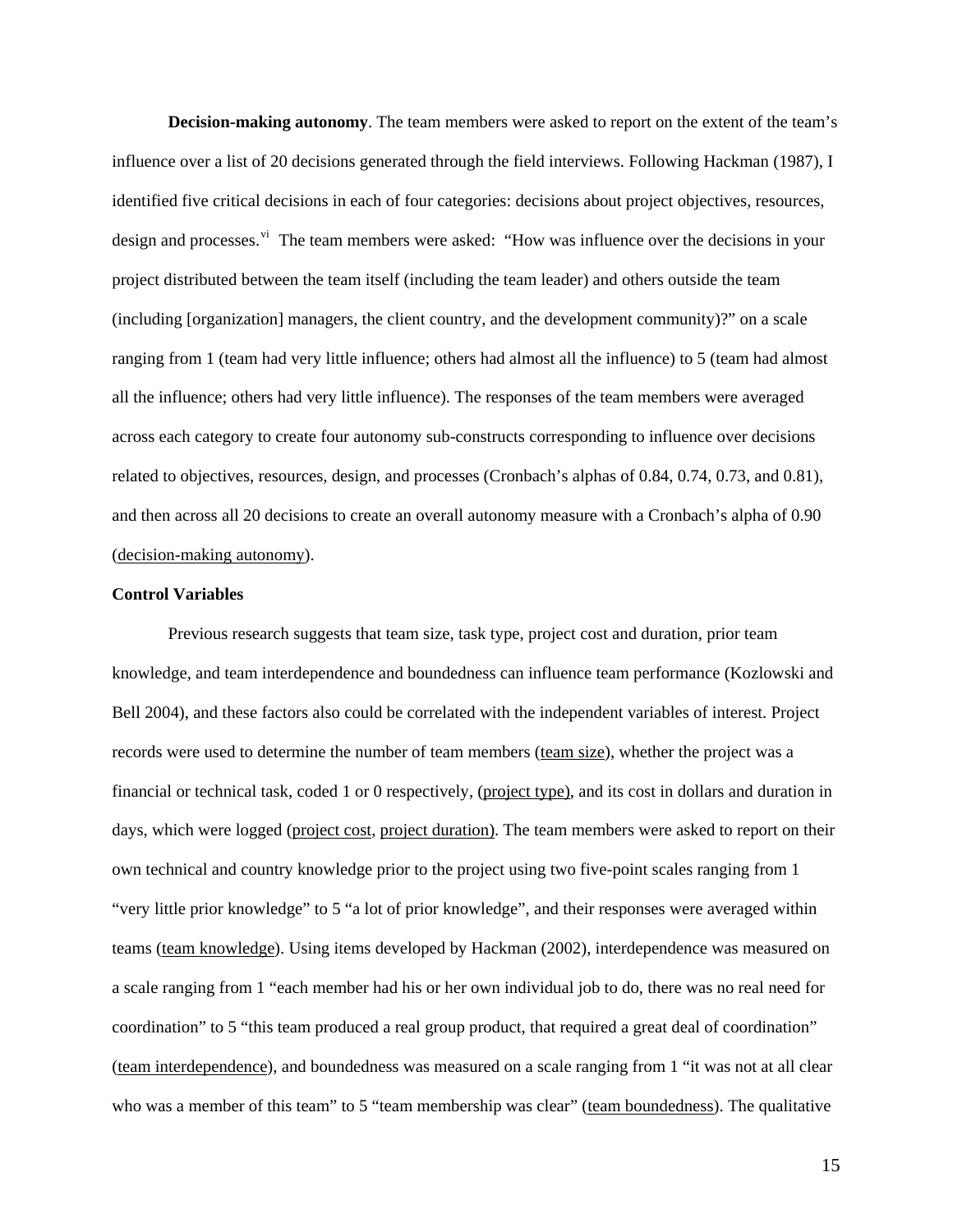field research also highlighted several additional factors that could matter for teams in this specific organization. To capture these, a binary variable was coded 1 if the project was situated in one particularly high-performing geographic region, or 0 otherwise (project region); another was coded 1 if the project was situated in one unusually poorly performing operational division, or 0 otherwise (project division); the number of days committed to the project per team member was calculated and converted to years (team member involvement); and teams based at the U.S. headquarters were coded 1 while those based in the client country were coded 0 (team location).

#### **Preliminary Analyses**

Preliminary analyses of the data established that averaging individual levels of knowledge gathering within teams did not disguise substantial differences in knowledge gathering by different team members, as the variation in the individual levels of knowledge gathering within teams was low (individual-level mean  $= 3.01$ , standard deviation  $= 0.78$ ). Intra-class correlations (ICCs) for the three measures that were based on questions about the team as a whole were all significant, justifying the aggregation of the team members' individual responses to the group level (decision-making autonomy ICC1=0.05, p<0.10; team interdependence ICC1=0.19, p<0.01; team boundedness ICC1=0.07, p<0.05; Kenny and LaVoie 1985). Within-group agreement was also high for the autonomy measure and acceptable for the interdependence and boundedness measures ( $r_{wg}=0.85$ ,  $r_{wg}=0.55$ ,  $r_{wg}=0.56$  respectively; James et al. 1984). Tests for response bias conducted at the group level (n=96) revealed no association between survey response rates and the variables in the study, with the exception of project division  $(r=0.23, p<0.05)$  and team location  $(r=-0.29, p<0.01)$ . Teams with a higher percentage of survey responses thus were more likely to belong to the high-performing division and less likely to be based at headquarters. Comparing the 96 teams included in the study to the 24 teams excluded due to insufficient responses showed that qualifying teams worked on more costly and lengthier projects, but revealed no significant differences in the quality ratings or project type, region or division. Finally, tests for attribution bias conducted by comparing responses from 19 teams whose members all returned their surveys before their quality ratings were announced to those from 37 teams whose members all returned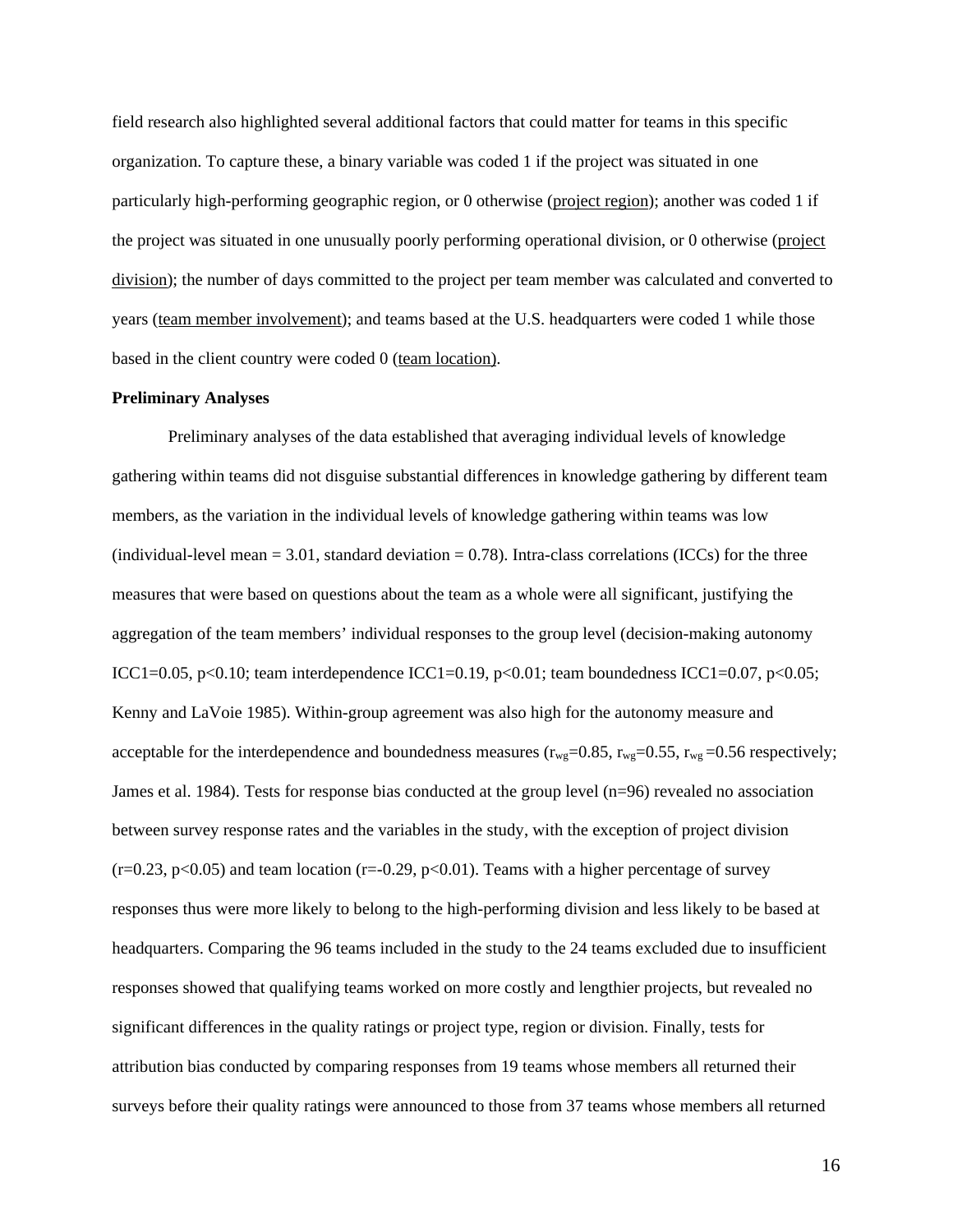their surveys after their ratings were announced revealed no differences on any of the variables vulnerable to attribution bias.

#### **Statistical Approach**

An ordinal logit model specification was used to test the hypotheses because the dependent variable was categorical, ordered, and had more than two possible outcomes (Long 1997). Under this specification, an underlying score is estimated as a linear function of the independent variables and a set of cut points. The probability of observing outcome *I* corresponds to the probability that the estimated linear function, plus random error, is within the range of the cut points estimated by the outcome:

$$
P(\text{outcome}_j = i) = P(\kappa_{i-1} < \beta_1 x_{1j} + \beta_2 x_{2j} + \dots + \beta_k x_{kj} + u_j \le \kappa_l)
$$

where  $u_i$  is assumed to be logistically distributed. Using maximum likelihood, the coefficients  $\beta_1$ ,  $\beta_2$ ,  $\ldots$ ,  $\beta_k$  are estimated along with the cut points  $\kappa_1, \kappa_2, \ldots, \kappa_{L}$ , where *I* is the number of possible outcomes,  $\kappa_o$  is taken as –  $\infty$ , and  $\kappa_l$  is taken as +  $\infty$ .<sup>[vii](#page-32-1)</sup>

#### **RESULTS**

--- Insert Table 2 and Table 3 about here ---

Descriptive statistics and correlations are reported in Table 2. Table 3 presents the results of the ordinal logit analyses. Model 1 in Table 3 shows that the main effect of external knowledge gathering is not significant. This finding is consistent with the initial observation that motivated this study – that the effects of knowledge gathering are not necessarily always positive. Model 1 also shows that there is a positive effect of team size on project quality, and this effect is significant across all the models, consistent with recent research on project teams in other knowledge-intensive work settings (e.g., Cummings 2004).<sup>[viii](#page-32-1)</sup> For parsimony, the other control variables in the models are not reported in the table: they indicated a pattern of positive but usually non-significant effects for prior team knowledge, team member involvement, team interdependence, team boundedness, and project division, and a pattern of negative but usually non-significant effects for team location and project cost, duration, type, and region. The pattern of results reported below is substantively unchanged if more limited subsets of these control variables are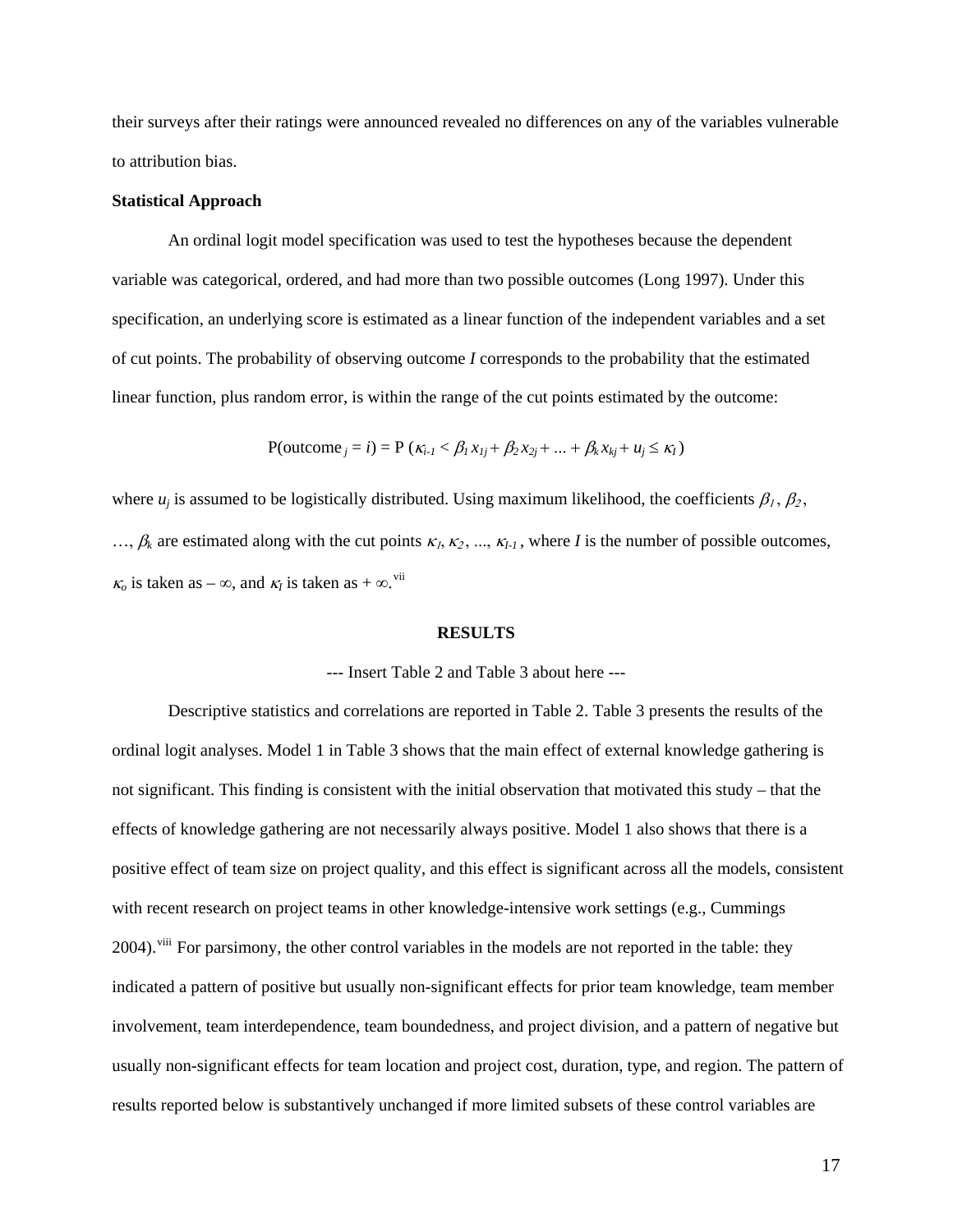included, and also unchanged if additional control variables are included for the proportions of the survey respondents who were core team members, external consultants, or returned their surveys late.

The hypotheses concerning the moderating effects of slack time, work experience, and decisionmaking autonomy are tested in Models 2-10. Model 2 indicates a non-significant main effect of slack time, but the results for Hypothesis 1, shown in Model 3, reveal a marginally significant positive interaction between knowledge gathering and slack time. The predicted effect of knowledge gathering (KG) on the probability of receiving a quality rating of 3 at high versus low levels of slack time (ST) is calculated as follows, using the estimates from Model 3 and holding the other variables constant at their means:

$$
P\{\text{Rating=3}\} = 1 - \frac{1}{(1 + \exp[(-0.04 * KG + 0.03 * ST + 0.44 * KG * ST) - (0.78)])}
$$

The predicted effect on the probability of receiving a quality rating of 1 is calculated as follows:

$$
P\{\text{Rating=1}\} = 1/(1 + \exp[(-0.04 * KG + 0.03 * ST + 0.44 * KG * ST) - (-3.27)])
$$

In Figure 1(a), these predicted probabilities are plotted by comparing teams with high levels of slack time (one standard deviation above the mean) and teams with low levels of slack time (one standard deviation below the mean), at levels of knowledge gathering ranging from low (two standard deviations below the mean) to high (two standard deviations above the mean). The plots show that a team whose members gathered high levels of knowledge had a substantially higher probability of achieving a highly satisfactory quality rating of 3 if the team members had high levels of slack time than if they had low levels of slack time, as well as a lower probability of achieving a marginal or unsatisfactory quality rating of 1. Put differently, these plots suggest that gathering more knowledge helped a team's chances of delivering a high quality project if the team members had high levels of slack time, but hurt those chances if the team members had low levels of slack time. These findings support Hypothesis 1.

#### ----- Insert Figure 1 about here -----

 To address Hypothesis 2, Models 4 and 5 examine the effects of having team members with more years of work experience inside the organization, while Models 6 and 7 examine the effects of having team members with more years of work experience in other organizations. Model 4 shows a marginally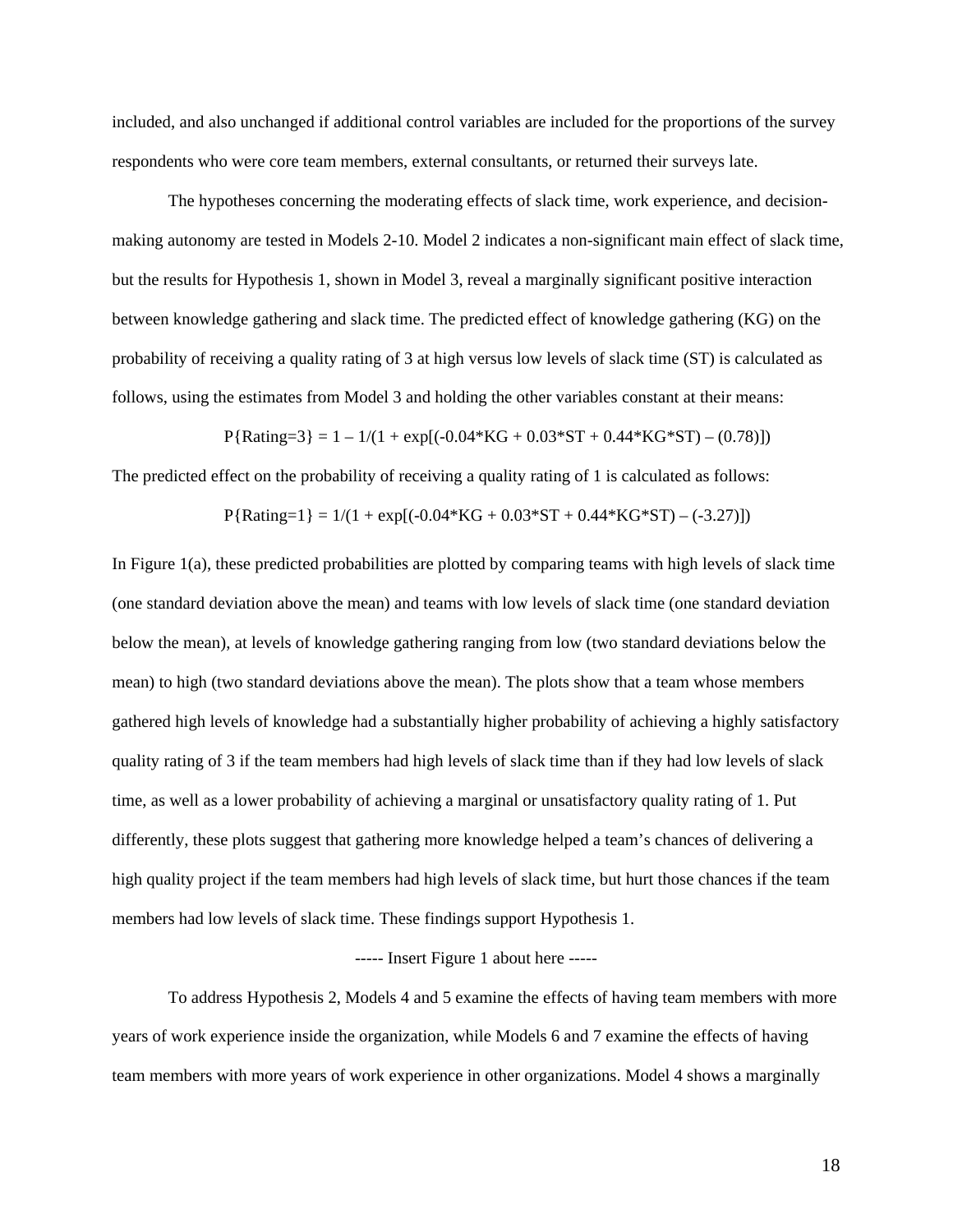significant positive main effect for organizational work experience, while Model 5 shows that organizational work experience positively and significantly moderates the relationship between knowledge gathering and project quality, as predicted in Hypothesis 2a. Plotting this result in Figure 1(b) illustrates that more knowledge gathering increased the chances of receiving a highly satisfactory project quality rating more if the team members had high levels of organizational experience than if they had low levels of organizational experience. The results for non-organizational work experience, however, are unexpected. While non-organizational work experience has no significant main effect in Model 6, Model 7 indicates that the association between knowledge gathering and project quality is negative for teams with more years of non-organizational work experience, rather than positive as predicted in Hypothesis 2b. To further explore this unexpected finding, non-organizational experience in development work and other work were examined separately in additional analyses. These models (not shown) revealed that the negative interaction effect for non-organizational experience was driven by the development work component, while the other work component was not significant. Additionally, although the interaction effect for the development work component was significantly negative for teams with levels of organizational experience below the median, it was significantly positive for teams with levels of organizational experience above the median. Teams that were low in organizational experience thus were hurt by having more non-organizational experience in development work, but teams that were high in organizational experience were helped by having more non-organizational experience in development work. Hence, the support for Hypothesis 2b is m[ix](#page-32-1)ed.<sup>ix</sup>

 The main effect of decision-making autonomy in Model 8 is not significant, but the results for Hypothesis 3, shown in Model 9, indicate that the interaction between decision-making autonomy and knowledge gathering is positive and significant. In additional models (not shown), the moderating effects of autonomy over objectives, resources, design, and processes were considered separately, and these interactions were all found to be positive and significant. The interaction plot in Figure 1(c) illustrates that gathering more knowledge was more likely to result in the delivery of a high quality project if the team had high overall autonomy than if it had low autonomy. Moreover, it seems that teams with low levels of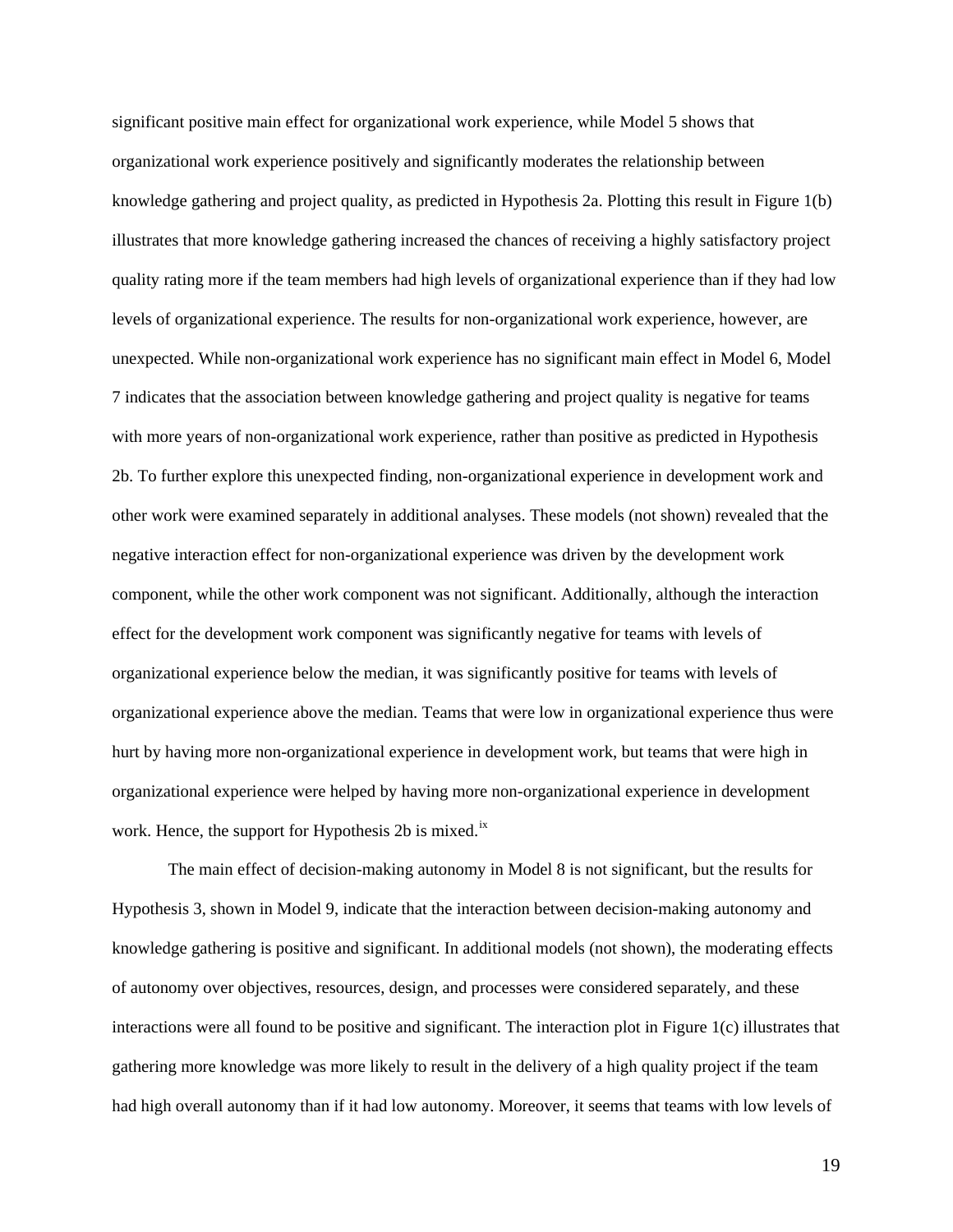autonomy could actually reduce the quality of their projects by gathering more knowledge. Hypothesis 3 thus is supported.

 Finally, Model 10 shows the full model in which the moderating effects of the slack time, work experience, and decision-making autonomy conditions are presented together. All the findings hold in this model, controlling for the effects of the other conditions as well as the team and project characteristics.

#### **DISCUSSION**

This study found that the benefits of knowledge gathering in challenging work environments depend on whether teams work under conditions that enhance or limit their capabilities to utilize this knowledge successfully. In a knowledge-intensive setting characterized by overload, ambiguity, and politics, project teams benefited more from external knowledge gathering if they had more slack time, organizational experience, and decision-making autonomy. Teams lacking these capability-enhancing conditions could actually harm their performance by gathering more knowledge. Unexpectedly, nonorganizational experience in related work complemented organizational experience but caused problems for teams that lacked organizational experience, possibly because related experience in other organizations was less appropriate for the new organizational context than the team members realized.

Taken together, the findings of the study support the claim that conditions that enhance team processing, sensemaking, and buffering capabilities are important if knowledge gathering is to help rather than hurt performance. This insight highlights the need for scholars who study knowledge and learning in organizations as well as practitioners engaged in knowledge management to recognize that the value of knowledge gathering can be reduced by the situationally embedded, socially constructed, and highly contested nature of knowledge in many organizations (cf. Blackler 1995, Orlikowski 2002, Tyre and Von Hippel 1997), as well as by the more widely recognized difficulties of knowledge search and transfer. The capabilities required to benefit from knowledge gathering in challenging work environments thus render the potential value of knowledge gathering even harder to capture than is often assumed.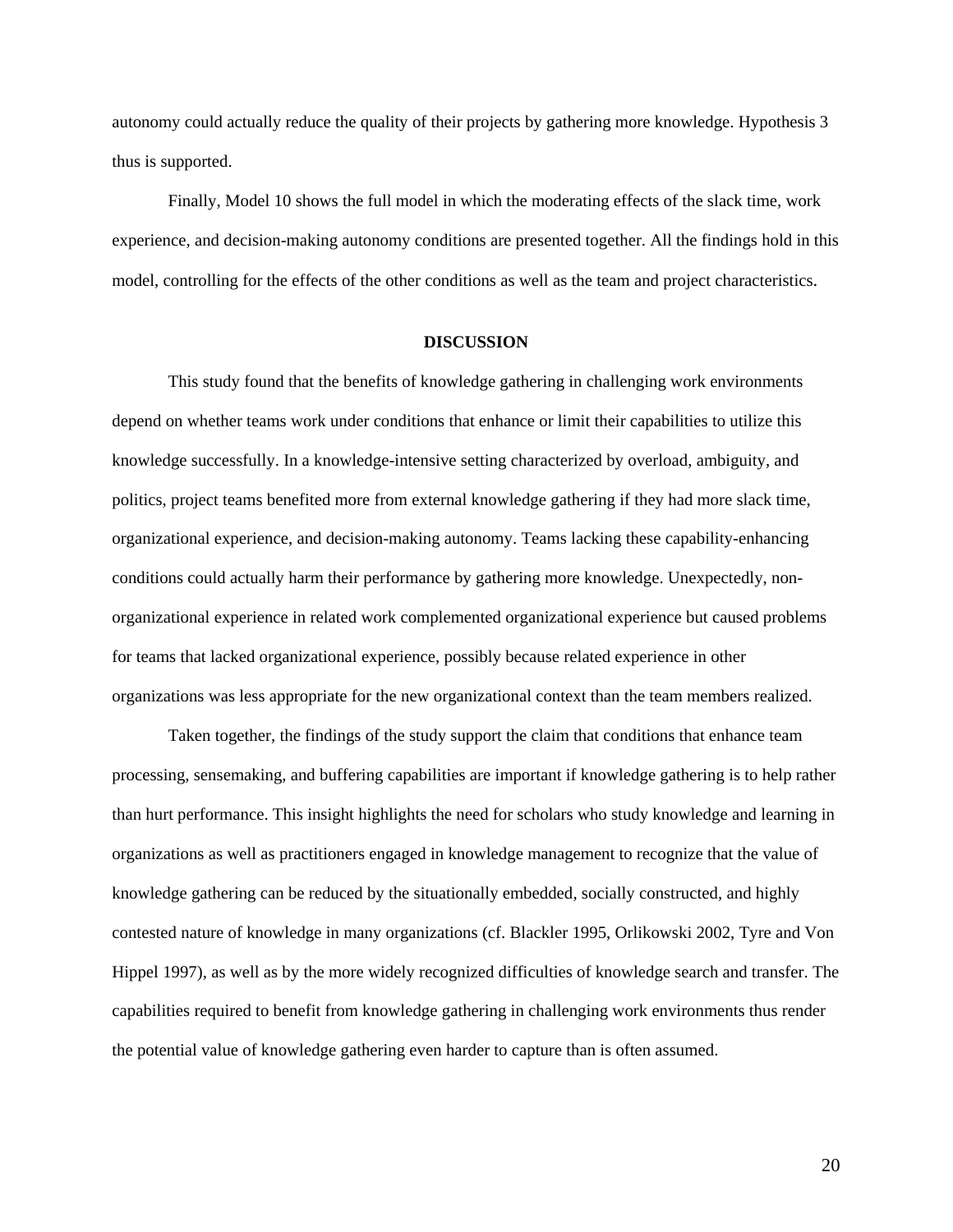The concept of team capabilities serves to focus attention on the critical tasks involved in utilizing external knowledge and on the conditions that enable teams to carry out these tasks more successfully. A central advantage of conceptualizing capabilities at the team level of analysis is that team capabilities can be connected more closely to specific task demands than broader organizational capabilities. By emphasizing the daily work of the organization, the concept of team capabilities thus calls attention to the micro-structures that underpin broader strategic organizational capabilities (cf. Spender and Grant 1996). In addition to offering a micro-foundation for the organizational capabilities literature, a team-level conceptualization of capabilities also contributes to the work group literature, by offering insight into the conditions that enable teams to manage their interactions with their environments more effectively. Work group research that takes an external perspective on teams views interactions with the environment as essential for effective team functioning (Ancona 1993), but a team capabilities perspective recognizes that such interactions also create problems that teams must address successfully to perform well. In particular, knowledge gathering can be helpful, but it can also be harmful if teams lack processing, sensemaking, or buffering capabilities. Capability-enhancing conditions such as slack time, organizational experience, and decision-making autonomy allow teams to capture the benefits while reducing the downsides of their external interactions.

The findings of this study further suggest that while much recent research emphasizes the role of informal exchanges of knowledge, it is important to recognize that all such informal exchanges take place in the context of formal organizational structures that may constrain or enhance their effectiveness, and that these formal structures extend well beyond those usually associated with knowledge management. In particular, the conditions identified in this study each are shaped by dimensions of formal organizational design: levels of slack time are determined primarily by the bureaucratic structures of an organization, including the division of labor, spans of control, project assignment norms, and support staff ratios; levels of work experience in a team are shaped by the organization's career and recruiting systems, including choices about who is hired, how people are developed over time, and how projects are staffed; and levels of decision-making autonomy reflect the formal distribution of power inside the organization and between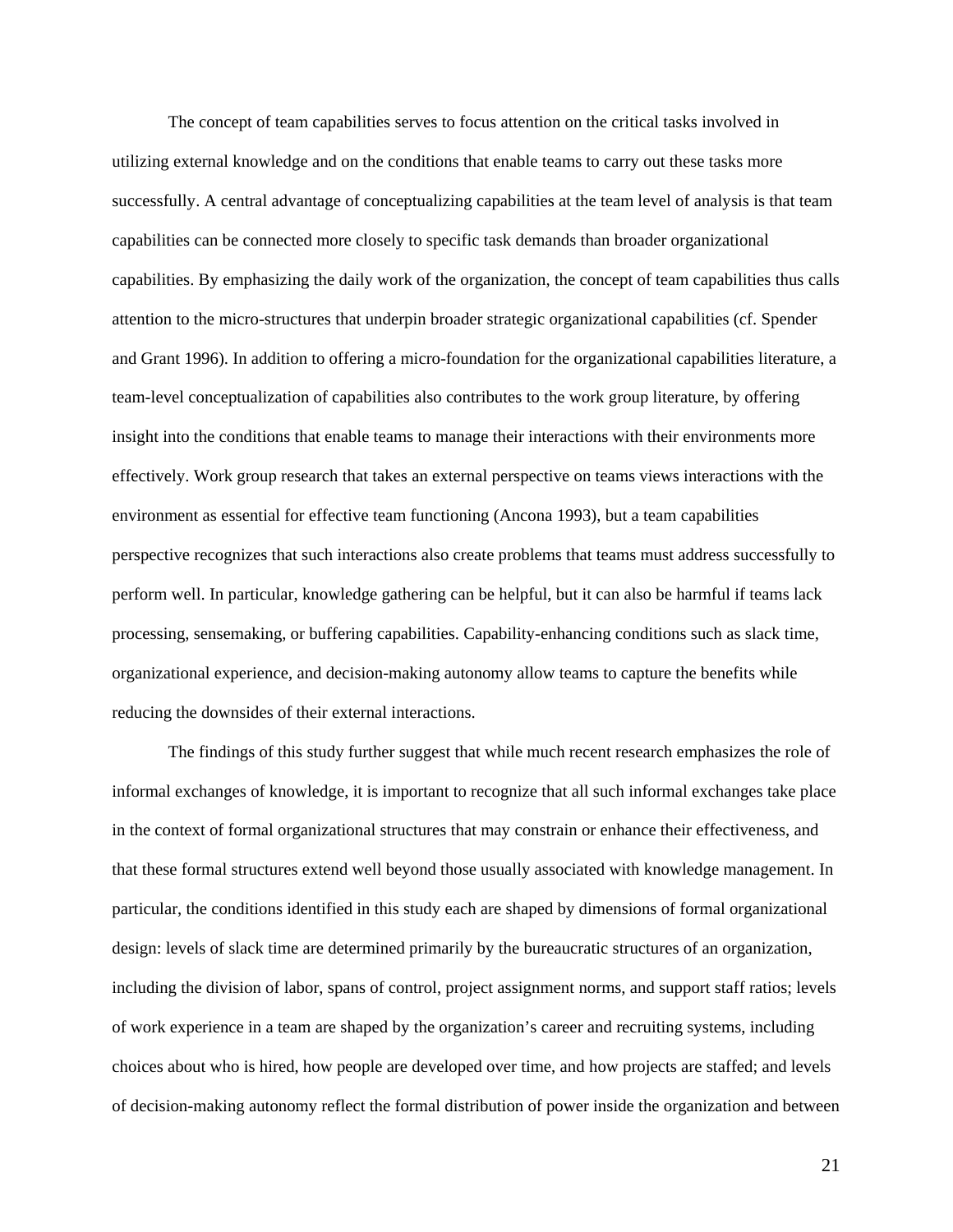the organization and its external stakeholders, as well as the informal weight assigned to formal attributes like job titles. Other aspects of formal structure not examined in this study may constrain or facilitate the effectiveness of informal knowledge exchanges too, such as the extent to which the organization rewards innovation or paces projects through high-pressure deadlines. Tracing variance in knowledge gathering outcomes to foundations in the formal structures of organizational design thus offers a rich perspective from which to approach questions about the effectiveness of knowledge exchanges in organizations.

A limitation of this research is the issue of generalizability from a single-organization study. The international development agency studied here provided an excellent setting in which to study the effects of knowledge gathering in an environment characterized by overload, ambiguity, and politics because this organization represents the ideal type of such a challenging work environment, but the research findings may not hold in all organizations. It seems reasonable to expect that overload, ambiguity, and politics are encountered in many other knowledge-intensive settings, however, given the nature of the work, and even in some organizations that are more labor-intensive or capital-intensive. To the extent that such characteristics prevail, the capability-enhancing conditions identified in this study are likely to be helpful for teams engaged in knowledge gathering.

Another limitation of the study is that the possible crossover effects of the three capabilityenhancing conditions examined here cannot be empirically separated with the available data. For example, organizational experience may increase processing and buffering capabilities as well as sensemaking capabilities. Subsequent research could examine knowledge processing, sensemaking, and buffering activities directly, to isolate the effects of these different theoretical mechanisms. Future studies also might connect the problems of search and transfer to those of knowledge utilization by considering whether processing, sensemaking, and buffering needs are heightened or mitigated when knowledge is sought and transferred through different media, such as electronic databases or personal networks, or when the knowledge itself varies in complexity, novelty, or tacitness. Additionally, project teams often face challenges beyond those examined in this study, such the need to acquire and apply knowledge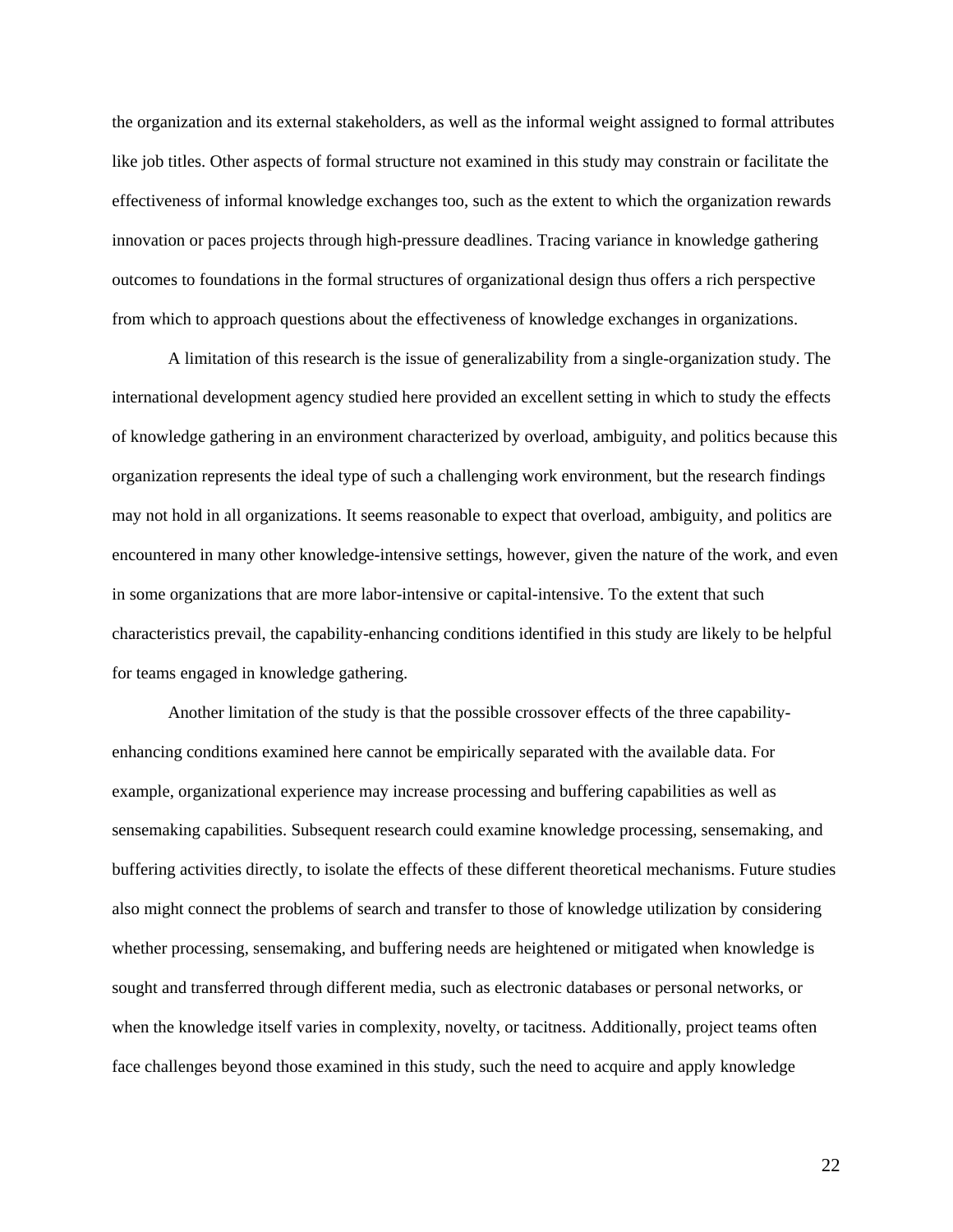across international boundaries, and these further challenges may require other capability-enhancing conditions (e.g., Haas 2006).

Finally, the practical implications of this study's findings should be interpreted with care. While greater slack time, more organizational work experience, and higher decision-making autonomy had positive moderating effects in this study, the findings should not be taken as suggesting an unmitigated endorsement of these conditions for all project teams. For example, the illustrative plots suggest that teams that gathered very little knowledge were more likely to deliver low quality projects if they had high autonomy than if they had low autonomy, probably because they were making important task-related decisions on the basis of insufficient external information. Slack time, work experience, and decisionmaking autonomy also may have negative implications in areas other than knowledge gathering, for the teams themselves or for organizations as a whole. At some point, for example, slack time becomes an inefficient use of valuable human resources, employees with more organizational work experience are more costly to retain, and autonomy creates risks of maverick decision-making.

In conclusion, this study suggests that project teams operating in overloaded, ambiguous, and politicized work environments face challenging issues when they obtain and use knowledge from sources outside the team. Paradoxically, knowledge gathering efforts that should help such teams to perform more effectively can hurt instead. Whether knowledge gathering ultimately is beneficial may depend less on the knowledge management architecture of the organization than on the capabilities of teams to use the knowledge available to them to improve their performance.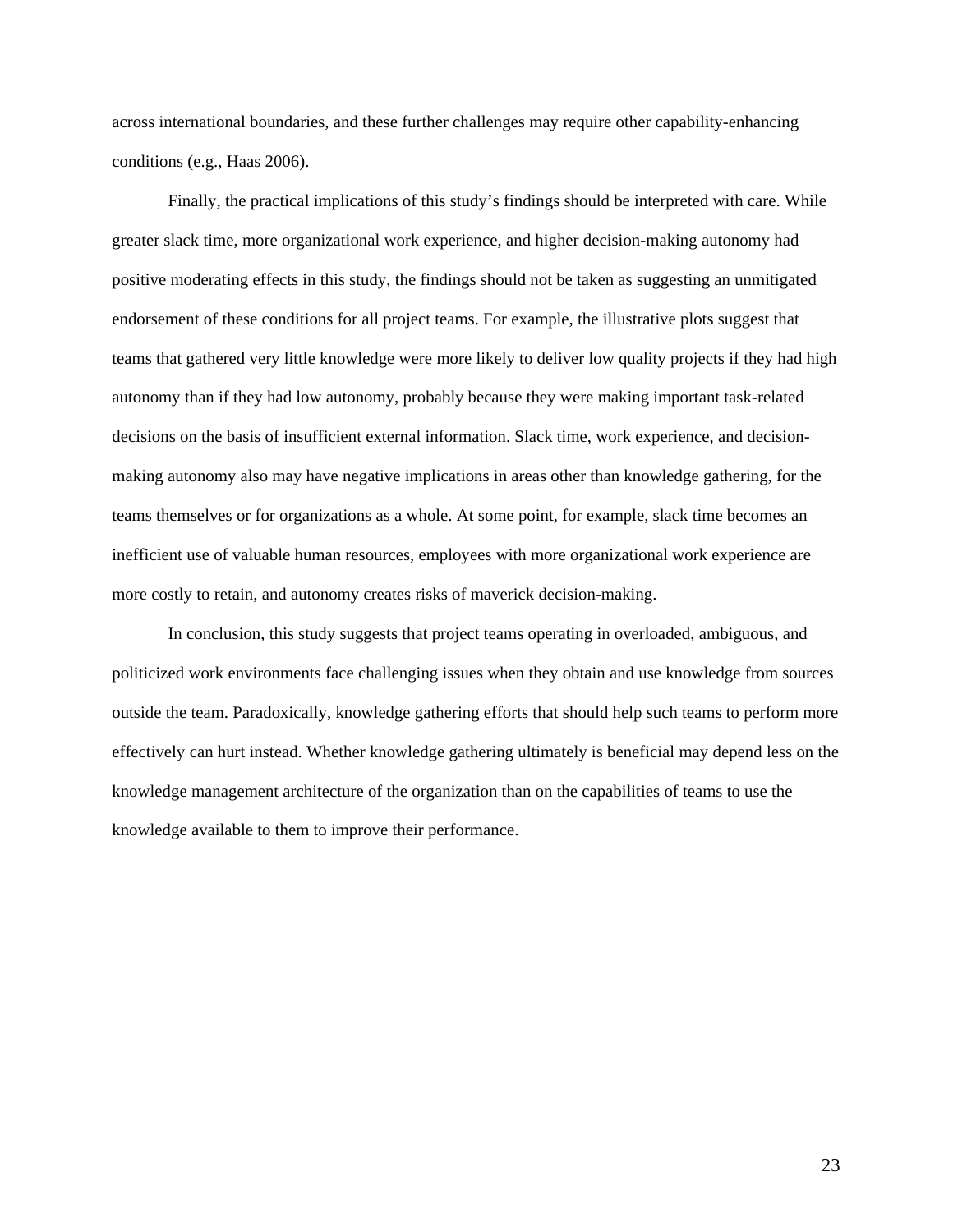#### **REFERENCES**

- Ai, C., and Norton, E.C. 2003. Interaction terms in logit and probit models. *Economics Letters*, 80: 123- 129.
- Alvesson, M. 2004. *Knowledge Work and Knowledge-Intensive Firms*. Oxford: Oxford University Press.
- Ancona, D. G. 1993. The classic and the contemporary: A new blend of small group theory. In J. K. Murninghan (ed.), *Social Psychology in Organizations: Advances in Theory and Research*: 225-243. Englewood Cliffs, NJ: Prentice-Hall.
- Ancona, D. G., and Caldwell, D. F. 1992. Bridging the boundary: External activity and performance in organizational teams. *Administrative Science Quarterly*, 37: 634-665.
- Argote, L. 1999. *Organizational Learning: Creating, Retaining, and Transferring Knowledge.* Norwell, MA: Kluwer Academic Publishers.
- Ashforth, B. E., and Mael, F. 1989. Social identity theory and the organization. *Academy of Management Review,* 14: 20-39.
- Bechky, B. A. 2003. Sharing meaning across occupational communities: The transformation of understanding on a production floor. *Organization Science,* 14(3): 312-330.
- Blackler, F. 1995. Knowledge, knowledge work and organizations: An overview and interpretation. *Organization Studies,* 16(6): 1021-1046.
- Bourgeois, L. J. 1981. On the measurement of organizational slack. *Academy of Management Review,* 6: 29-39.
- Brown, J. S., and Duguid, P. 2000. *The Social Life of Information*. Boston, MA: Harvard Business School Press.
- Carlile, P. 2002. A pragmatic view of knowledge and boundaries: Boundary objects in new product development. *Organization Science,* 13(4): 442-455.
- Cohen, W. M., and Levinthal, D. A. 1990. Absorptive capacity: A new perspective on learning and innovation. *Administrative Science Quarterly*, 35: 128-153.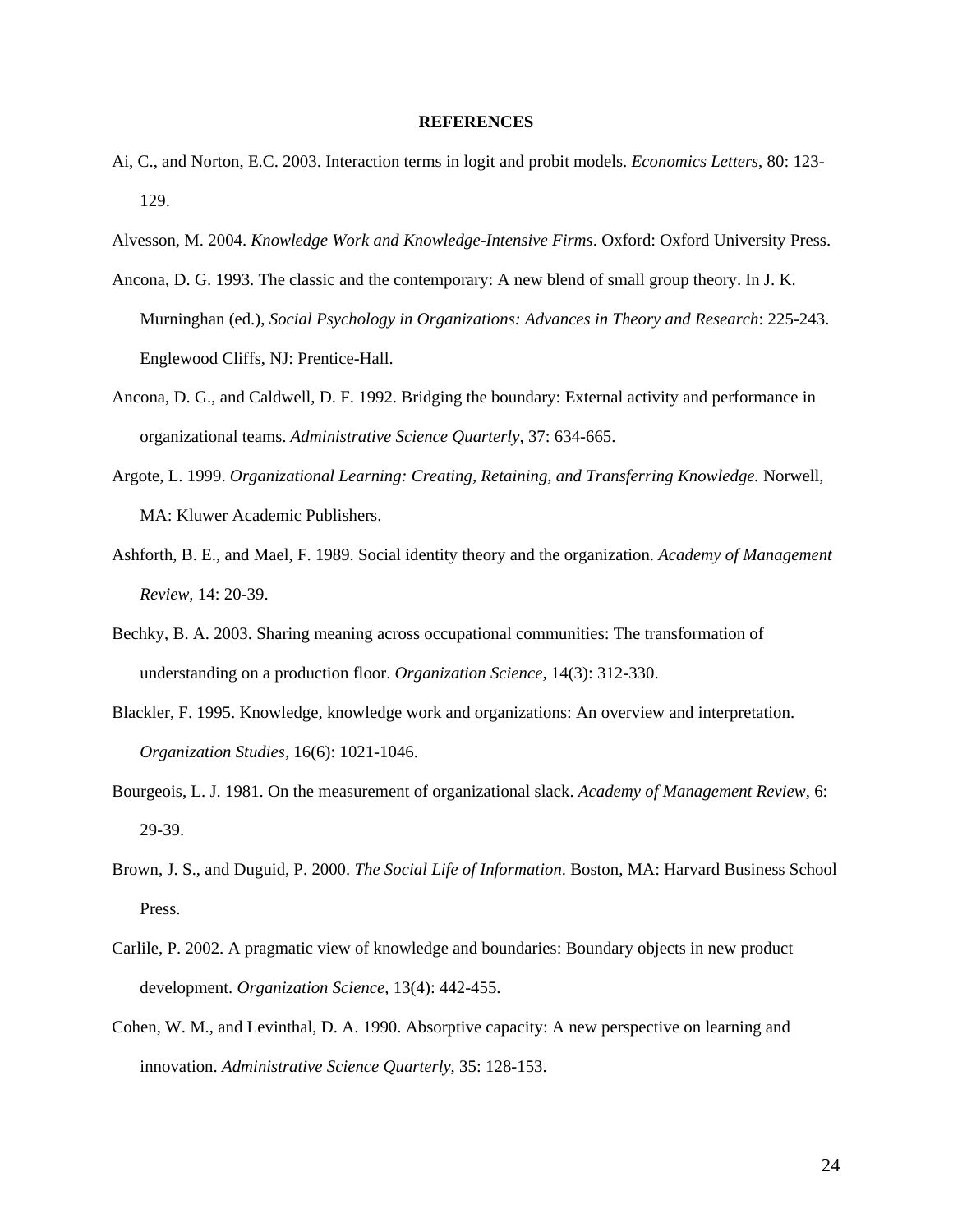- Cohen, S., and Bailey, D. E. 1997. What makes teams work: Group effectiveness research from the shop floor to the executive suite. *Journal of Management*, 23: 239-290.
- Cramton, C. D. 2001. The mutual knowledge problem and its consequences for dispersed collaboration. *Organization Science,* 12(3): 346-371.
- Cummings, J. N. 2004. Work groups, structural diversity, and knowledge sharing in a global organization. *Management Science*, 50(3): 352-364.
- Cyert, R. M., and March J. G. 1963. *A Behavioral Theory of the Firm*. Upper Saddle River, NJ: Prentice-Hall.
- Davenport, T. H., and L. Prusak. 1998. *Working Knowledge: How Organizations Manage What They Know.* Boston, MA: Harvard Business School Press.
- Dosi, G., R.R. Nelson, and S.G. Winter (eds). 2000. *The Nature and Dynamics of Organizational Capabilities.* Oxford: Oxford University Press.
- Edmondson, A. C. 1999. Psychological safety and learning behavior in work teams. *Administrative Science Quarterly*, 44(2): 350-383.
- Edmondson, A. C. 2002. The local and variegated nature of learning in organizations: A group-level perspective. *Organization Science*, 13(2): 128-146.
- Eisenhardt, K. M., and Bourgeois, L. J. 1988. Politics of strategic decision making in high-velocity environments: Toward a midrange theory. *Academy of Management Journal*, 31(4): 737-770.
- Eisenhardt, K. M., and Zbaracki, M. J. 1992. Strategic decision making. *Strategic Management Journal*, 13: 17-37.
- Feldman, S. P. 1988. Secrecy, information, and politics: An essay in organizational decision making. *Human Relations*, 41: 73-90.
- Galbraith, J. R. 1973. *Designing Complex Organizations*. Reading, MA: Addison-Wesley.
- Goodman, P., and Wilson, J. 2000. Substitutes for socialization and exocentric teams. *Research on Managing Groups and Teams*, 3, 53-77.
- Grant, R. M. 1996. Prospering in dynamically competitive environments: Organizational capability as knowledge integration. *Organization Science*, 7: 375-387.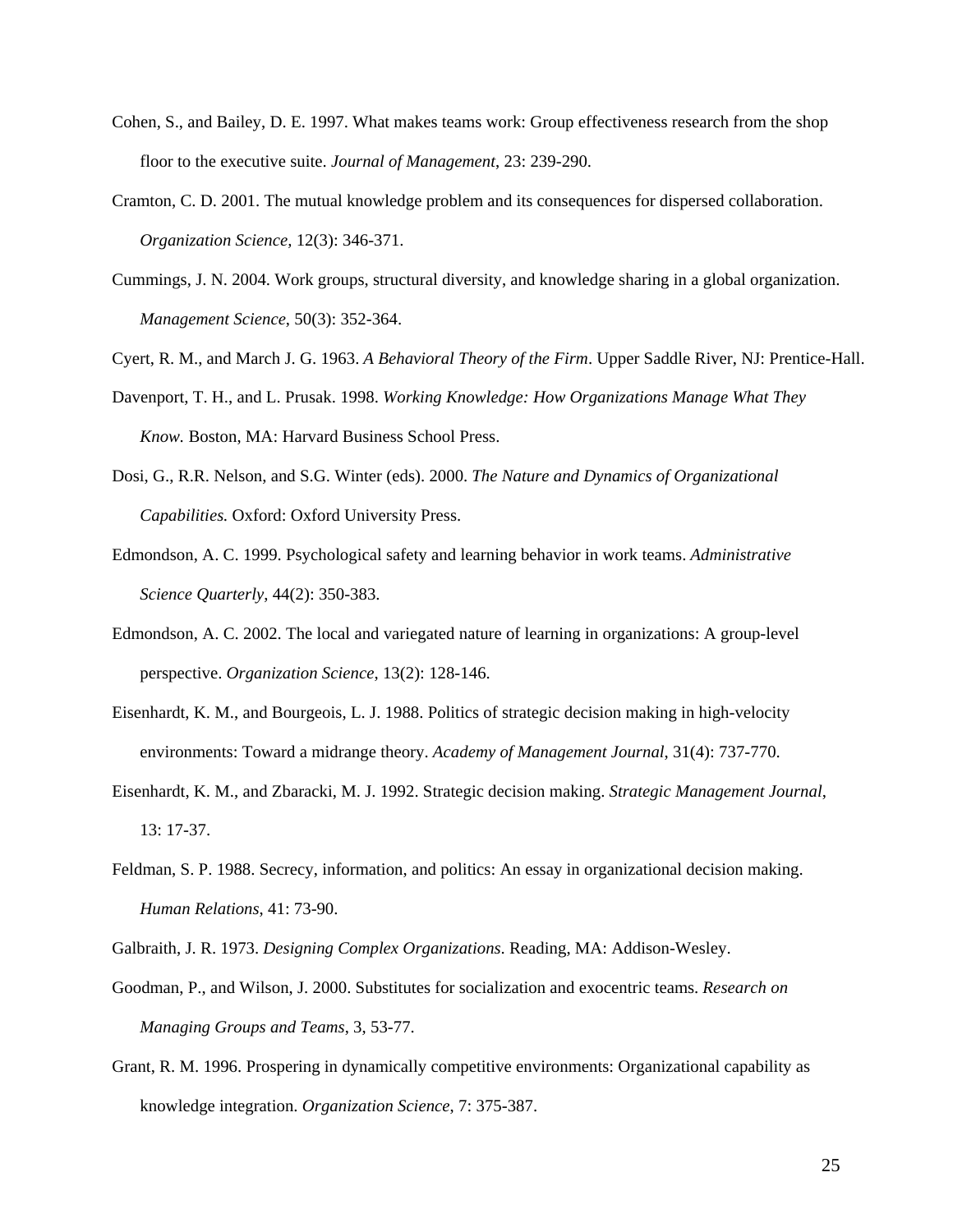- Haas, M. R. 2006. Acquiring and applying knowledge in transnational teams: The roles of cosmopolitans and locals. *Organization Science*, forthcoming.
- Haas, M. R., and Hansen, M. T. 2005. When using knowledge can hurt performance: The value of organizational capabilities in a management consulting company. *Strategic Management Journal*, 26: 1-24.
- Hackman, J. R. 1987. The design of work teams. In J. Lorsch (Ed.), *Handbook of Organizational Behavior*. Englewood Cliffs, NJ: Prentice-Hall.

Hackman, J. R. 2002. *Leading Teams: Setting the Stage for Great Performances*. Boston: HBS Press.

- Hansen, M. T. 1999. The search-transfer problem: The role of weak ties in sharing knowledge across organization subunits. *Administrative Science Quarterly*, 44: 82-111.
- Hansen, M. T. 2002. Knowledge networks: Explaining effective knowledge sharing in multiunit companies. *Organization Science*, 13: 232-248.
- Hansen, M. T., and Haas, M. R. 2001. Competing for attention in knowledge markets: Electronic document dissemination in a management consulting company. *Administrative Science Quarterly*, 46: 1-28.
- Huber, G. P. 1991. Organizational learning: The contributing processes and literatures. *Organization Science*, 2(1): 88-115.
- Huber, G. P., and Daft, R. 1987. The information environments of organizations. In Jablin, F. M., Putnam, L. L., Roberts, K. H., and Porter, L. W. (eds.), *Handbook of Organizational Communication*: 130-164. Beverly Hills, CA: Sage.
- James, L. R., Demaree, R. J., and Wolf, G. 1984. Estimating within-group interrater reliability with and without response bias. *Journal of Applied Psychology,* 69: 85-98.
- Jehn, K. 1995. A multimethod examination of the benefits and detriments of intragroup conflict. *Administrative Science Quarterly*, 40(2): 245-282.
- Kenny, D. A., and LaVoie, L. 1985. Separating individual and group effects. *Journal of Personality and Social Psychology*, 48: 339-348.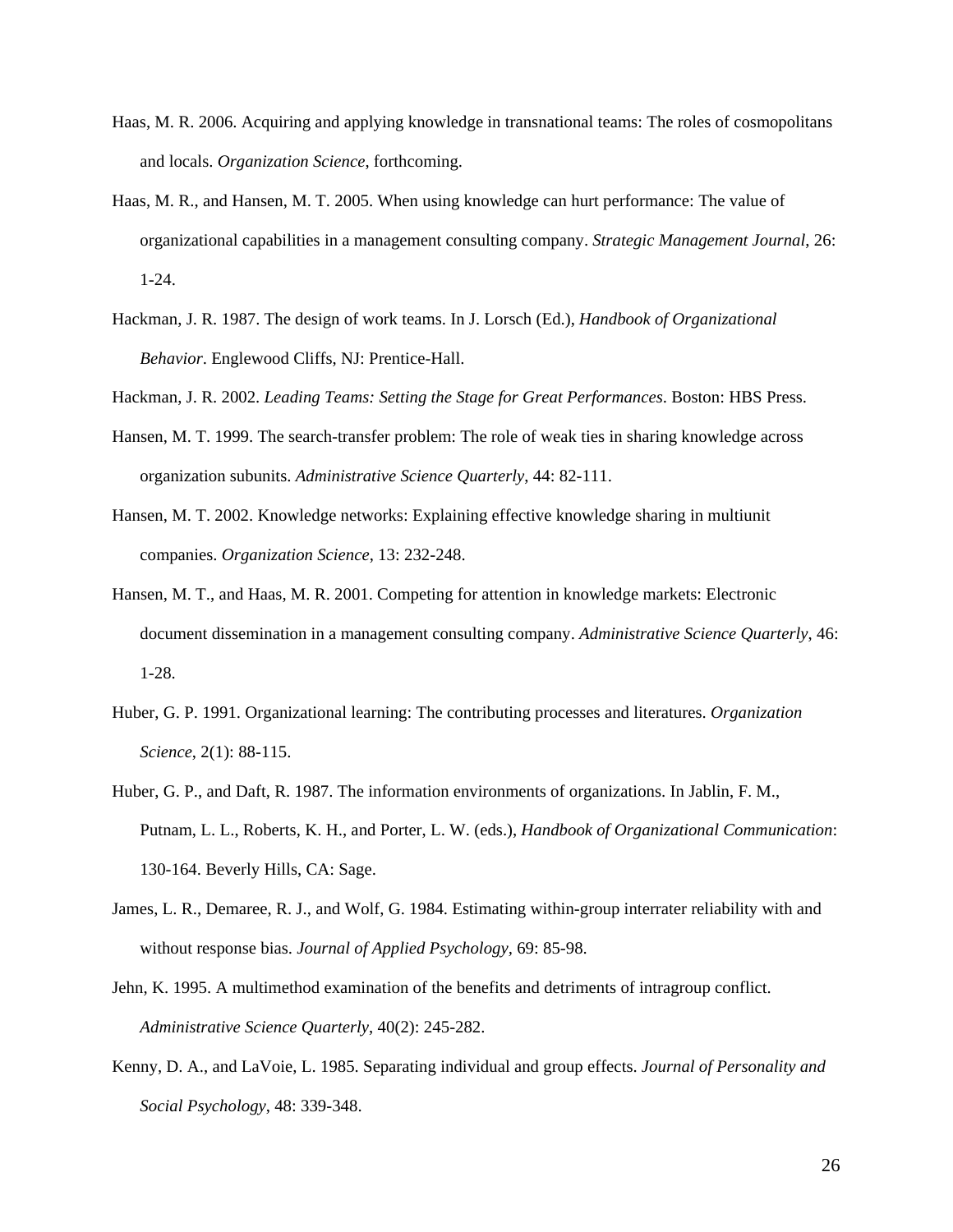- Kogut, B., and Zander, U. 1992. Knowledge of the firm, combinative capabilities, and the replication of technology. *Organization Science*, 3: 383-397.
- Kozlowski, S., and Bell, B. 2004. Work groups and teams in organizations. In Borman, W. C., Ilgen, D. R., and Klimoski, R. J. (eds.), *Handbook of Psychology: Industrial and Organizational Psychology*, 12: 333-375. London: Wiley.
- Langfred, C. W. 2000. The paradox of self-management: Individual and group autonomy in work groups. *Journal of Organizational Behavior*, 21: 563-585.
- Lawler, E. J. 1992. Affective attachments to nested groups: A choice-process theory. *American Sociological Review*, 57: 327-339.
- Lawrence, P., and Lorsch, J. 1967. *Organizations and Environments: Managing Differentiation and Integration.* Boston, MA: Harvard Business School Press.
- Leonard, D. 1998. *Wellsprings of Knowledge: Building and Sustaining the Sources of Innovation*. Boston, MA: Harvard Business School Press.
- Levin, D. Z., and Cross, R. 2004. The strength of weak ties you can trust: The mediating role of trust in effective knowledge transfer. *Management Science,* 50(11): 1477-1490.
- Levitt, B., and March, J. G. 1988. Organizational learning. *Annual Review of Sociology 1*4: 319-340.

Long, J. S. 1997. *Regression Models for Categorical and Limited Dependent Variables*. Sage.

- Majchrzak, A., Cooper, L. P., and Neece, O. E. 2004. Knowledge reuse for innovation. *Management Science*, 50: 174-189.
- March, J. G., and Simon, H. A. 1958. *Organizations*. New York, NY: John Wiley.
- O'Reilly, C. A. 1978. The intentional distortion of information in organizational communication: A laboratory and field investigation. *Human Relations,* 31: 173-193.
- Okhuysen, G. A., and Eisenhardt, K. M. 2002. Integrating knowledge in groups: How formal interventions enable flexibility. *Organization Science,* 13(4): 370-386.
- Orlikowski, W. J. 2002. Knowing in practice: Enacting a collective capability in distributed organizing. *Organization Science,* 13(3): 249-273.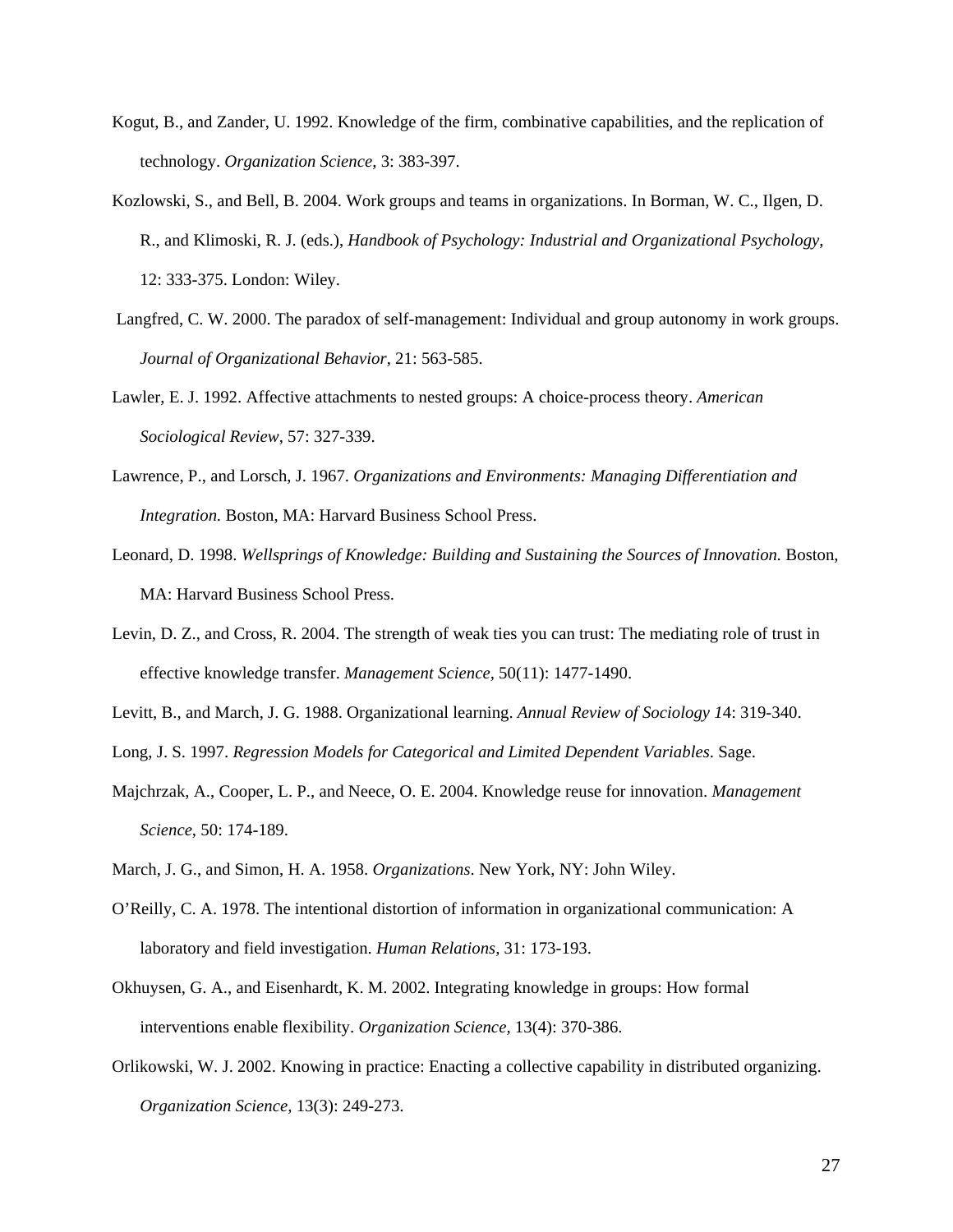Patriotta, G. 2003. *Organizational Knowledge in the Making: How Firms Create, Use, and Institutionalize Knowledge*. Oxford, UK: Oxford University Press.

Perlow, L. 1999. The time famine: Toward a sociology of work time. *Administrative Science Quarterly*, 44: 57-81. Pettigrew, A. M. 1973. *The Politics of Organizational Decision-Making*. UK: Tavistock.

- Pfeffer, J., and Sutton, R. 1999. *The Knowing-Doing Gap: How Smart Companies Turn Knowledge Into Action*. Boston, MA: Harvard Business School Press.
- Reagans, R., and McEvily, B. 2003. Network structure and knowledge transfer: The effects of cohesion and range. *Administrative Science Quarterly,* 48: 240-267*.*
- Selznick, P. 1949. *TVA and the Grass Roots: A Study in the Sociology of Formal Organization*. Berkeley, CA: University of California Press.
- Simon, H. A. 1997. Designing organizations for an information-rich world. In D. M. Lamberton (Ed.), *The Economics of Communication and Information*: 187-203. Cheltenham, UK: Edward Elgar.

Spender, J-C, and Grant, R. M. 1996. Knowledge and the firm: Overview. *Strategic Management Journal,* 17: 5-9.

- Sproull, L., and Kiesler, S. 1991. *Connections: New Ways of Working in the Networked Organization.* Cambridge, MA: MIT Press.
- Starbuck, W. H. 1992. Learning by knowledge-intensive firms. *Journal of Management Studies*, 29: 713-740.
- Szulanski, G. 1996. Exploring internal stickiness: Impediments to the transfer of best practice within the firm. *Strategic Management Journal,* Winter Special Issue 17: 27-43.
- Tushman, M. L. 1977. Communication across organizational boundaries: Special boundary roles in the innovation process. *Administrative Science Quarterly*, 22: 581-606.
- Tyre, M. J., and Von Hippel, E. 1997. The situated nature of adaptive learning in organizations. *Organization Science,* 8: 71-83.
- Uzzi, B., and Lancaster, R. 2003. Relational embeddedness and learning: The case of bank loan managers and their clients. *Management Science,* 49(4): 383-399.

Von Hippel, E. 1988. *The Sources of Innovation*. New York: Oxford University Press.

Weick, K. E. 2001. *Making Sense of the Organization*. Oxford: Blackwell Business.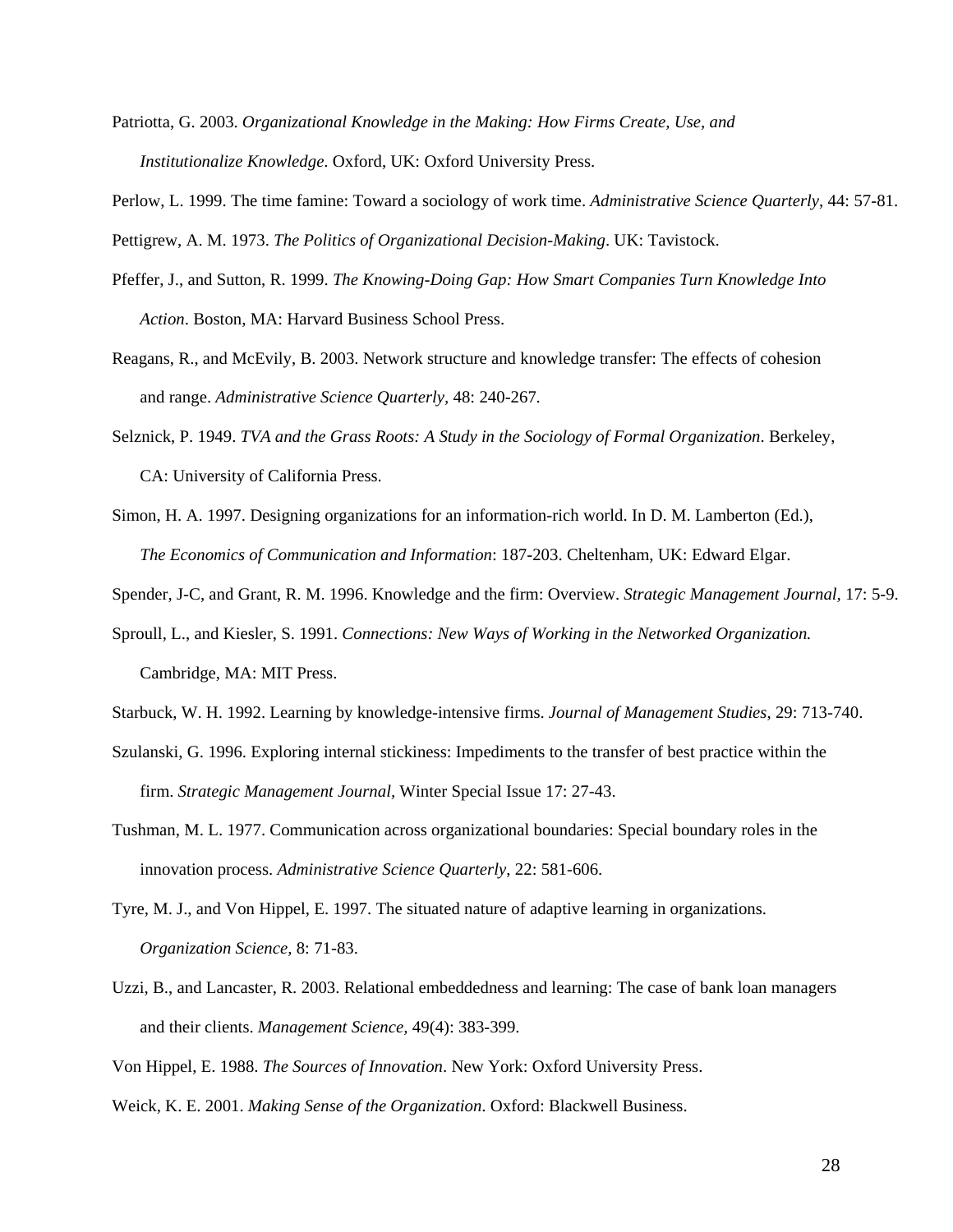### **Figure 1. Moderating Effects of Capability-Enhancing Conditions on the Relationship between Knowledge Gathering and Project Quality**

Probability of receiving a



Probability of receiving a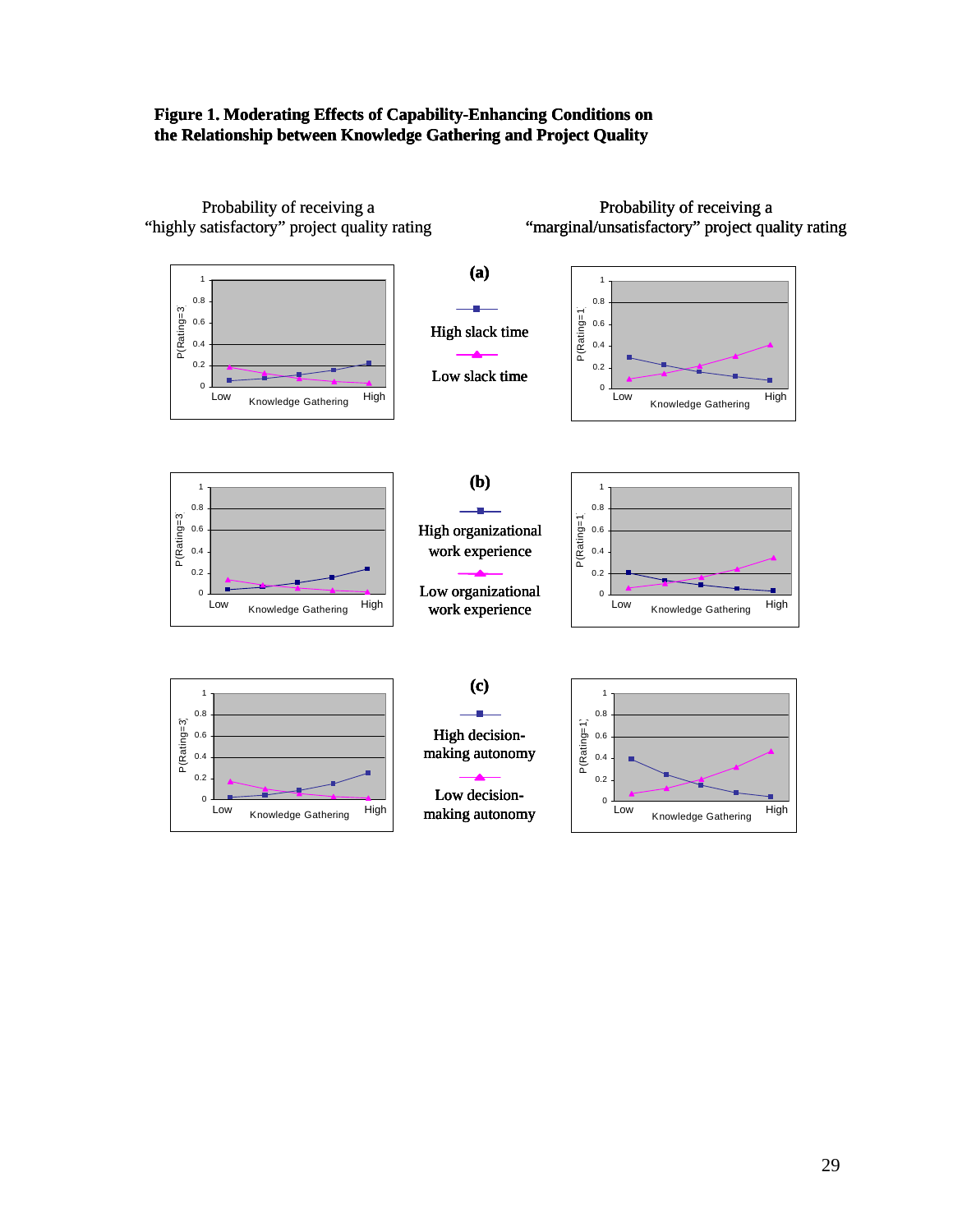# **Table 1. Descriptive Statistics and Bivariate Correlations (n = 96)**

| Variable                          | Mean   | S.D.   | Min.   | Max.  | 1      | 2      | 3      | $\overline{4}$ | 5      | 6      |
|-----------------------------------|--------|--------|--------|-------|--------|--------|--------|----------------|--------|--------|
|                                   |        |        |        |       |        |        |        |                |        |        |
| Project quality (dep. var)        | 2.02   | 0.54   | 1.00   | 3.00  |        |        |        |                |        |        |
| Team size<br>2.                   | 8.48   | 4.15   | 2.00   | 23.0  | .14    |        |        |                |        |        |
| Team knowledge<br>3.              | 3.62   | 0.54   | 2.00   | 4.60  | .07    | $-.04$ |        |                |        |        |
| Team member involvement<br>4.     | 0.42   | 0.28   | 0.05   | 2.24  | .09    | .13    | .03    |                |        |        |
| Team interdependence<br>5.        | 3.48   | 0.67   | 1.33   | 5.00  | .17    | $-.08$ | .03    | .11            |        |        |
| Team boundedness<br>6.            | 4.16   | 0.58   | 2.67   | 5.00  | .07    | $-.33$ | .10    | .10            | .61    |        |
| Team location<br>7.               | 0.80   | 0.40   | 0.00   | 1.00  | $-.03$ | .21    | $-.14$ | .09            | .25    | .08    |
| Project cost<br>8.                | 5.42   | 0.92   | 3.00   | 7.62  | $-.01$ | .45    | .06    | .32            | $-.08$ | $-.18$ |
| Project duration<br>9.            | 5.61   | 0.75   | 3.76   | 7.27  | $-.10$ | .00    | .03    | .22            | $-.08$ | $-.10$ |
| 10. Project type                  | 0.52   | 0.50   | 0.00   | 1.00  | .08    | .28    | $-.09$ | .09            | .30    | .01    |
| 11. Project division              | 0.20   | 0.40   | 0.00   | 1.00  | .13    | $-.14$ | .05    | .16            | .26    | .15    |
| 12. Project region                | 0.21   | 0.41   | 0.00   | 1.00  | $-.07$ | .20    | $-.02$ | .32            | $-.06$ | $-.04$ |
| 13. Knowledge gathering           | 3.00   | 0.43   | 1.91   | 3.98  | .10    | .06    | .19    | .07            | .22    | .03    |
| 14. Slack time                    | 3.95   | 0.64   | 1.19   | 4.87  | $-.07$ | $-.03$ | $-.09$ | $-.34$         | $-.06$ | $-.24$ |
| 15. Organizational experience     | 8.46   | 4.40   | 1.00   | 25.5  | .09    | $-.13$ | .00    | $-.13$         | .00    | $-.15$ |
| 16. Non-organizational experience | 16.93  | 7.05   | 2.50   | 36.50 | $-.03$ | .20    | .31    | .11            | .11    | $-.11$ |
| 17. Decision-making autonomy      | 3.62   | 0.31   | 2.75   | 4.32  | .15    | .05    | .11    | .02            | .15    | .03    |
|                                   |        |        |        |       |        |        |        |                |        |        |
| Variable                          | 7      | 8      | 9      | 10    | 11     | 12     | 13     | 14             | 15     | 16     |
|                                   |        |        |        |       |        |        |        |                |        |        |
| Project cost<br>8.                | .10    |        |        |       |        |        |        |                |        |        |
| Project duration<br>9.            | $-.02$ | .21    |        |       |        |        |        |                |        |        |
| 10. Project type                  | .31    | .20    | $-.16$ |       |        |        |        |                |        |        |
| 11. Project division              | .05    | $-.07$ | .17    | .11   |        |        |        |                |        |        |
| 12. Project region                | .06    | .16    | .08    | .03   | .00    |        |        |                |        |        |
| 13. Knowledge gathering           | $-.08$ | $-.01$ | $-.02$ | .00   | .19    | .18    |        |                |        |        |
| 14. Slack time                    | $-.09$ | $-.19$ | .05    | .25   | .13    | $-.08$ | .15    |                |        |        |
| 15. Organizational experience     | .02    | $-.11$ | $-.14$ | .12   | $-.12$ | $-.02$ | $-.02$ | .06            |        |        |
| 16. Non-organizational experience | .13    | .32    | $-.03$ | .35   | .07    | $-.12$ | .05    | .31            | $-.05$ |        |
| 17. Decision-making autonomy      | $-.04$ | .02    | .03    | .04   | .17    | $-.05$ | .15    | .14            | .05    | .14    |

Note:  $r > 0.17$ ,  $p < 0.10$ ;  $r > 0.20$ ,  $p < 0.05$ ;  $r > 0.30$ ,  $p < 0.01$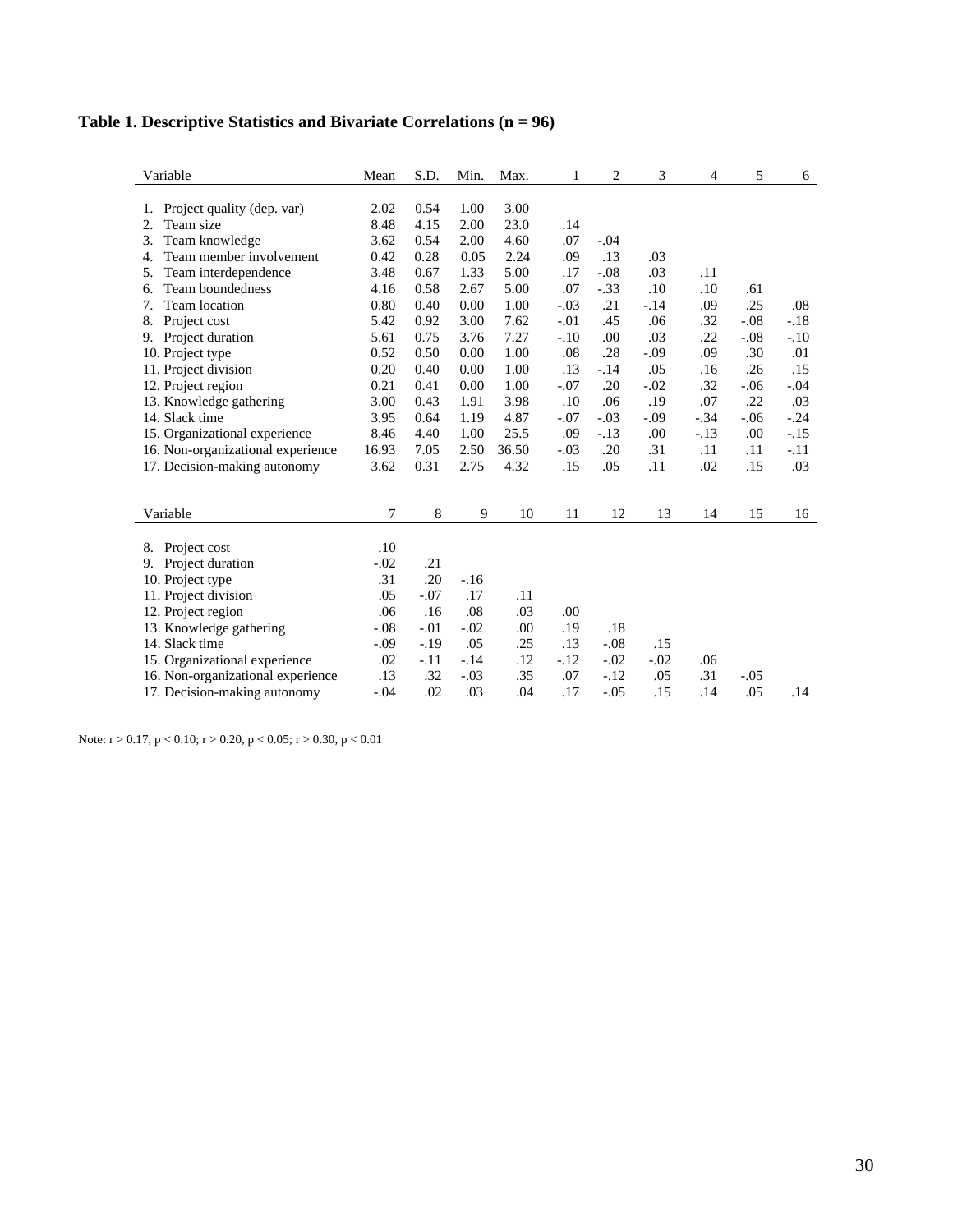| Variable                                            | Model 1          | Model 2           | Model 3           | Model 4        | Model 5           | Model 6        | Model 7           | Model 8        | Model 9        | Model 10                     |
|-----------------------------------------------------|------------------|-------------------|-------------------|----------------|-------------------|----------------|-------------------|----------------|----------------|------------------------------|
| Team size                                           | 0.15             | 0.15              | 0.16              | $0.21 -$       | $0.21 -$          | $0.17 \cdot$   | 0.19              | 0.15           | 0.18           | 0.28                         |
| Knowledge gathering                                 | (0.07)<br>0.01   | (0.07)<br>0.04    | (0.07)<br>$-0.04$ | (0.08)<br>0.09 | (0.08)<br>$-0.01$ | (0.07)<br>0.07 | (0.08)<br>$-0.11$ | (0.07)<br>0.01 | (0.07)<br>0.02 | (0.09)<br>$-0.31$            |
| Slack time                                          | (0.26)           | (0.26)<br>$-0.24$ | (0.27)<br>0.03    | (0.26)         | (0.26)            | (0.27)         | (0.28)            | (0.26)         | (0.26)         | (0.31)<br>0.55               |
| Organizational experience                           |                  | (0.28)            | (0.33)            | $0.47\dagger$  | 0.34              |                |                   |                |                | (0.45)<br>0.43               |
| Non-organizational experience                       |                  |                   |                   | (0.26)         | (0.27)            | $-0.38$        | $-0.51$           |                |                | (0.34)<br>$-0.42$            |
| Decision-making autonomy                            |                  |                   |                   |                |                   | (0.31)         | (0.31)            | 0.23           | 0.20           | (0.38)<br>0.19               |
| Knowledge gathering * Slack time                    |                  |                   | $0.44\dagger$     |                |                   |                |                   | (0.24)         | (0.24)         | (0.29)<br>$0.98 -$           |
| Knowledge gathering * Organizational experience     |                  |                   | (0.26)            |                | $0.49 \bullet$    |                |                   |                |                | (0.40)<br>$0.67 \cdot$       |
| Knowledge gathering * Non-organizational experience |                  |                   |                   |                | (0.23)            |                | $-0.60$           |                |                | (0.34)<br>$-0.87$            |
| Knowledge gathering * Decision-making autonomy      |                  |                   |                   |                |                   |                | (0.30)            |                | 0.64<br>(0.27) | (0.38)<br>$0.78 -$<br>(0.35) |
| Cut 1                                               | $-1.99$          | $-2.49$           | $-3.27$           | 0.33           | 2.65              | $-0.16$        | 0.96              | $-2.14$        | $-1.02$        | $-1.04$                      |
| Cut 2                                               | (3.43)<br>1.94   | (3.48)<br>1.47    | (3.44)<br>0.78    | (3.49)<br>4.61 | (3.70)<br>7.13    | (3.55)<br>4.03 | (3.54)<br>5.34    | (3.37)<br>1.83 | (3.34)<br>3.16 | (4.44)<br>4.24               |
| Degrees of freedom                                  | (3.42)<br>12     | (3.46)<br>13      | (3.41)<br>14      | (3.53)<br>13   | (3.82)<br>14      | (3.57)<br>13   | (3.60)<br>14      | (3.36)<br>13   | (3.38)<br>14   | (4.23)<br>20                 |
| Log likelihood                                      | $-70.50$         | $-70.13$          | $-68.66$          | $-65.26$       | $-62.73$          | $-65.70$       | $-63.56$          | $-70.06$       | $-67.20$       | $-53.32$                     |
| Log likelihood $\chi^2$ ratio test<br>Pseudo $R^2$  | 13.58 ••<br>0.08 | 14.32<br>0.08     | 17.26<br>0.10     | 24.06<br>0.12  | 29.12<br>0.16     | 23.18<br>0.11  | 27.46<br>0.14     | 14.46<br>0.09  | 20.18<br>0.12  | 47.94<br>0.28                |

## **Table 2. Results of Ordinal Logit Analysis of Project Quality (n = 96)**

*Notes*.  $\uparrow p$  < .10, •p < .05, ••p < .01. Standard errors are in parentheses below coefficients. The degrees of freedom reflect the non-significant control variables not reported here. The log likelihood ratio test is based on comparison to a model with cut points only, LL=-77.29. Independent variables were standardized before computing interactions.